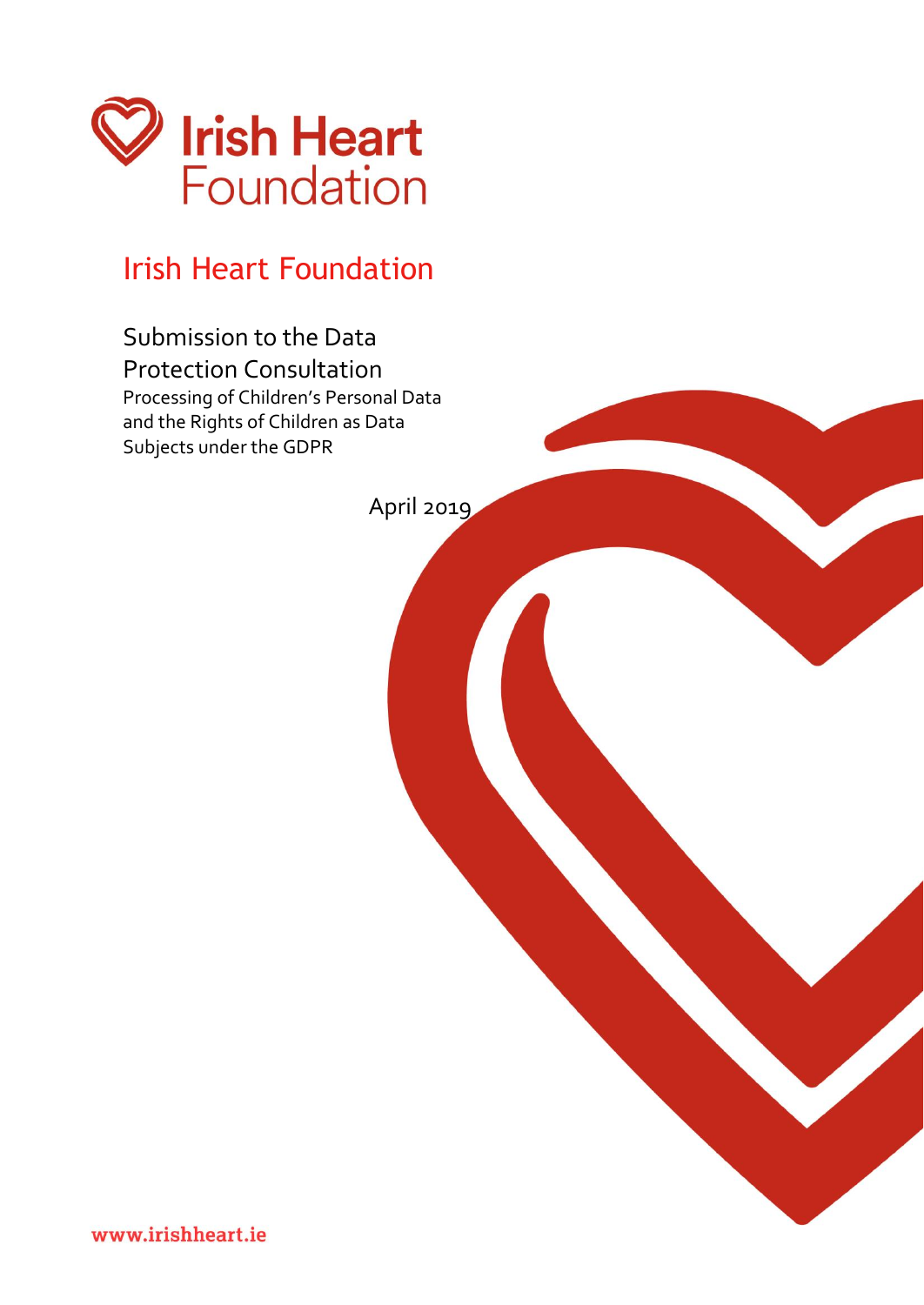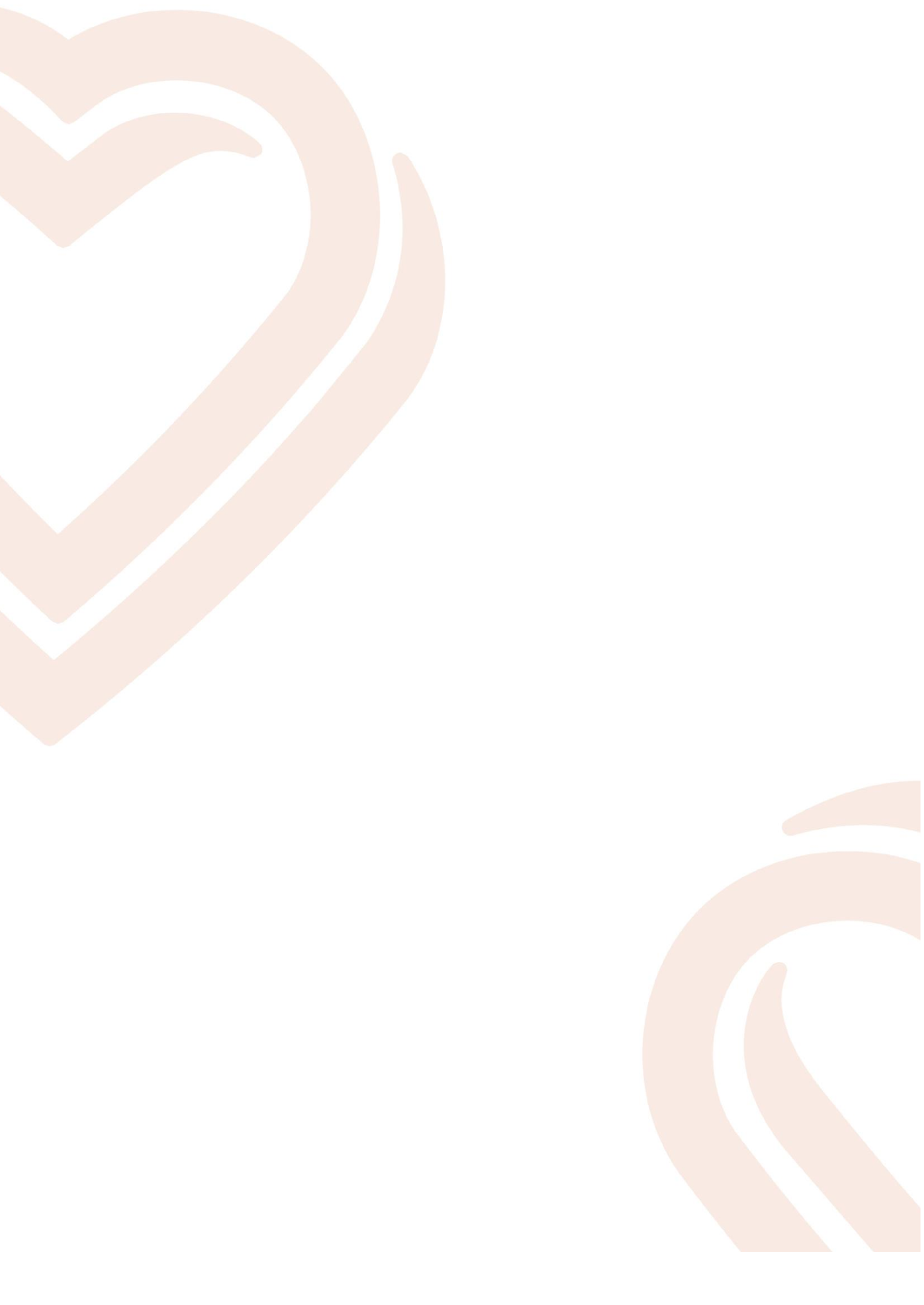#### **Introduction**

The Irish Heart Foundation welcomes the opportunity to make a submission to the public consultation on issues relating to the processing of children's personal data and the rights of children as data subjects under the General Data Protection Regulation (GDPR). The Irish Heart Foundation (IHF) promotes policy changes that reduce premature death and disability from cardiovascular disease (CVD). A number of the risk factors for CVD have been shown to be influenced by developments in the digital world. The rapid evolution of online platform capabilities and the sophistication of new forms of commercial communication has sparked the need for concrete action to be taken to protect children from exploitation and harms.

The Irish Heart Foundation sees an important role for data protection law in protecting children from privacy risks, loss of reputation, commercial exploitation of personal data, profiling and cyber harassment. Indeed, there is significant scope for the Data Protection Commission to recognise and support the position that children hold in the advertising ecosystem, as articulated by UNICEF: "that of rights holders, entitled to be protected from violations of their privacy and deserving an Internet free from manipulative and exploitative practices."<sup>1</sup>

Due to the current complexity of the regulatory framework on commercial communications – which covers media law, consumer protection law, e-commerce law and data protection law – policy makers and legislators are being faced with increasing difficulties in how to provide accountability mechanisms, and regulate for, commercial communications that appear across various platforms (traditional media and internet content).<sup>2</sup>

The Irish Heart Foundation believes that the outcomes from this consultation must protect children from the effects of direct marketing and profiling. Neither parents nor law-makers could have anticipated how effectively children would be targeted as consumers by technologies that are evolving faster that our capacity to respond to them, and wherein oversight is minimal and barriers to oversight are systemic.

#### **Background**

#### *Internet access*

The growth of technology and the internet has transformed modern communications and the pace of technological development is impacting almost all areas of modern life. Internet access and frequency of use have continued to increase, with 89% of Irish households having access to the internet at home in 2018.<sup>3</sup> Indeed, the activities carried out most by

 $\overline{a}$ <sup>1</sup> UNICEF. (2018). Children and Digital Marketing: Rights, risks and responsibilities. Discussion Paper. Geneva, Switzerland: UNICEF Private Sector Engagement. [Online]. Available from:

[https://www.unicef.org/csr/css/Children\\_and\\_Digital\\_Marketing\\_-\\_Rights\\_Risks\\_and\\_Responsibilities\(2\).pdf](https://www.unicef.org/csr/css/Children_and_Digital_Marketing_-_Rights_Risks_and_Responsibilities(2).pdf) p3 <sup>2</sup> Lambrecht, I., Verdoodt, V. and Bellon, J. (2018). *Platforms and commercial communications aimed at children: a playground under legislative reform?*, International Review of Law, Computers & Technology, 32:1, 58-79 [Online]. Available from[: https://doi.org/10.1080/13600869.2018.1443378](https://doi.org/10.1080/13600869.2018.1443378)

<sup>3</sup> CSO. (2018). Information Society Statistics - Households 2018. [Online]. Available from:

https://www.cso.ie/en/releasesandpublications/er/isshh/informationsocietystatistics-households2018/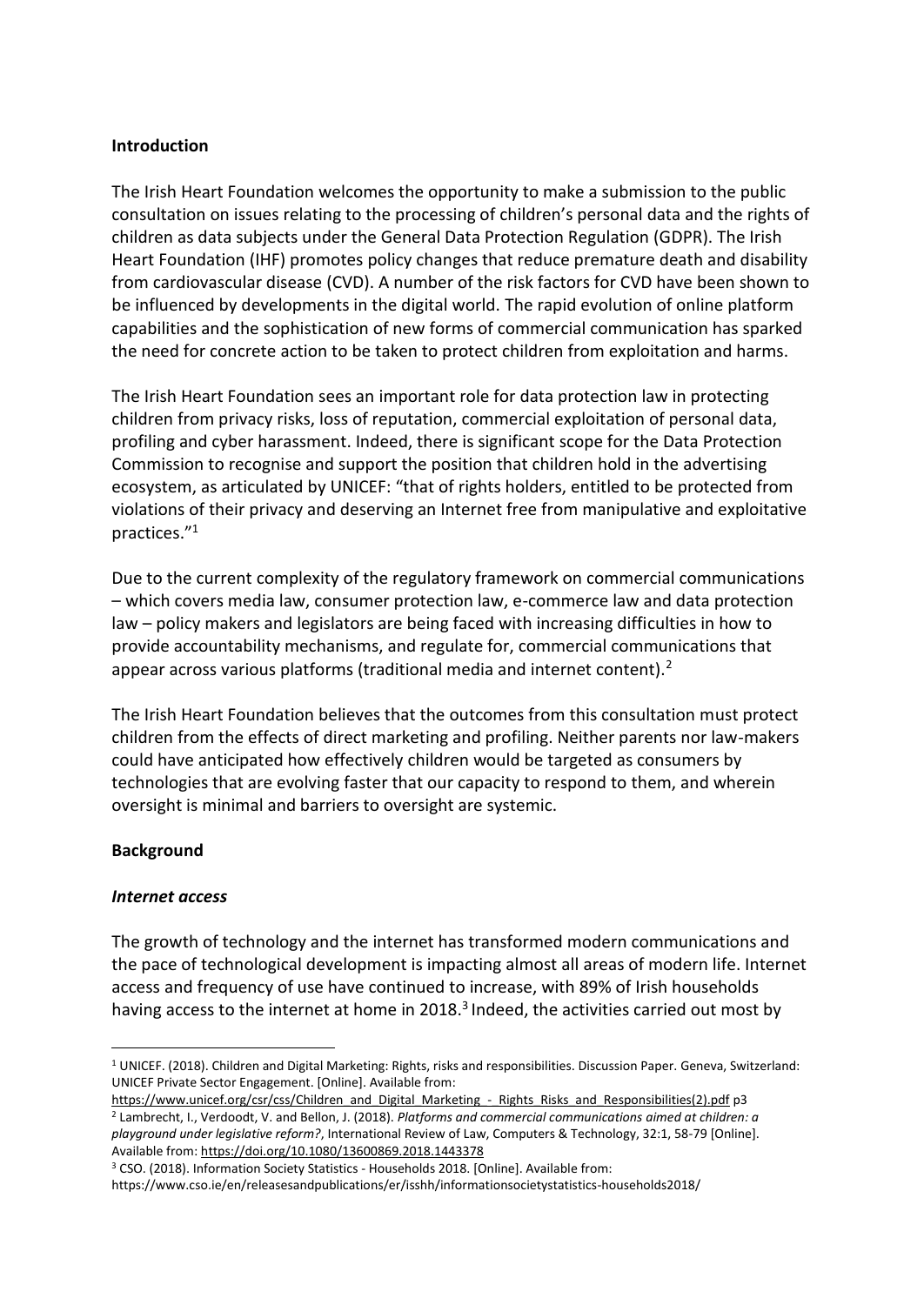individuals on the internet were *finding information on goods and services* (88%), *E-mail*  (84%) and Social networking and Reading or downloading online news (both at 73%).

## *Growth in Social Media*

Digital transformation has also brought on an explosion in the use of social media. Social networking sites and apps are not only gaining large numbers of members and sign-ups, but there are steady numbers of people accessing these everyday. In Ireland, for example, 65% have Facebook accounts and of these 69% use it daily; 32% have Instagram accounts and 51% use it daily; and 29% have Twitter and 37% use it daily<sup>4</sup>. Social networking is the third most common internet activity in Ireland at 73%, and for individuals aged 16 to 29 this was the most common activity at 92%<sup>5</sup>.

Considering the utility of social networks in sharing and disseminating messages and creating relationships between people and organisations, and coupling this with the growth in usage and time spent on these networks, it is not hard to see why it is transforming the landscape for all organisations. Social media provides a perfect environment for businesses and for marketing, to recruit and maintain regular contact with customers, to spread key messages, to seek opportunities and to advocate for their products. However, it also comes with inherent risks and challenges that must be addressed.

## *Digital Protection for Children*

While the online environment presents significant opportunities for children and young people to enjoy and exercise many of their rights, it also presents challenges with regard to safeguarding children and young people's privacy rights and risk exposure. As a generation of digital natives, children and adolescents have been observed to be "either intentionally providing or unconsciously 'bleeding' increasing amounts of their personal data online."<sup>6</sup>

This concern has been recently echoed in a complaint made to the Data Protection Commissioner, which highlights the need to protect individuals from wide-scale and systematic breaches of the data protection regime. The principal concern of the complaint, which the Irish Heart Foundation would support, is that the current frameworks and policies relating to the industry fail to provide adequate protections against unauthorised, and potentially unlimited, disclosure and processing of personal data. Particularly of concern would be the "Europe Transparency & Consent Framework" developed by the Interactive Advertising Bureau (IAB) trade association, as well as its "GDPR Transparency & Consent Framework" which, it is pointed out, recognise that once an individual's data is broadcast, the data controller (and, therefore, the data subject) loses all control over how that data is used and that there are no technical measures in place to adequately protect the data. In

<sup>5</sup> CSO. (2018). Information Society Statistics - Households 2018. [Online]. Available from:

 $\overline{a}$ 4 IPSOS MRBI (2017). Social Networking - Nov 17. [Online]. Available from: https://www.ipsos.com/en-ie/socialnetworking-nov-17

https://www.cso.ie/en/releasesandpublications/er/isshh/informationsocietystatistics-households2018/ <sup>6</sup> Macenaite, M. (2017). From universal towards child-specific protection of the right to privacy online: Dilemmas in the EU General Data Protection Regulation. *New Media & Society*, *19*(5), 765–779. [Online] Available from: <https://doi.org/10.1177/1461444816686327> p765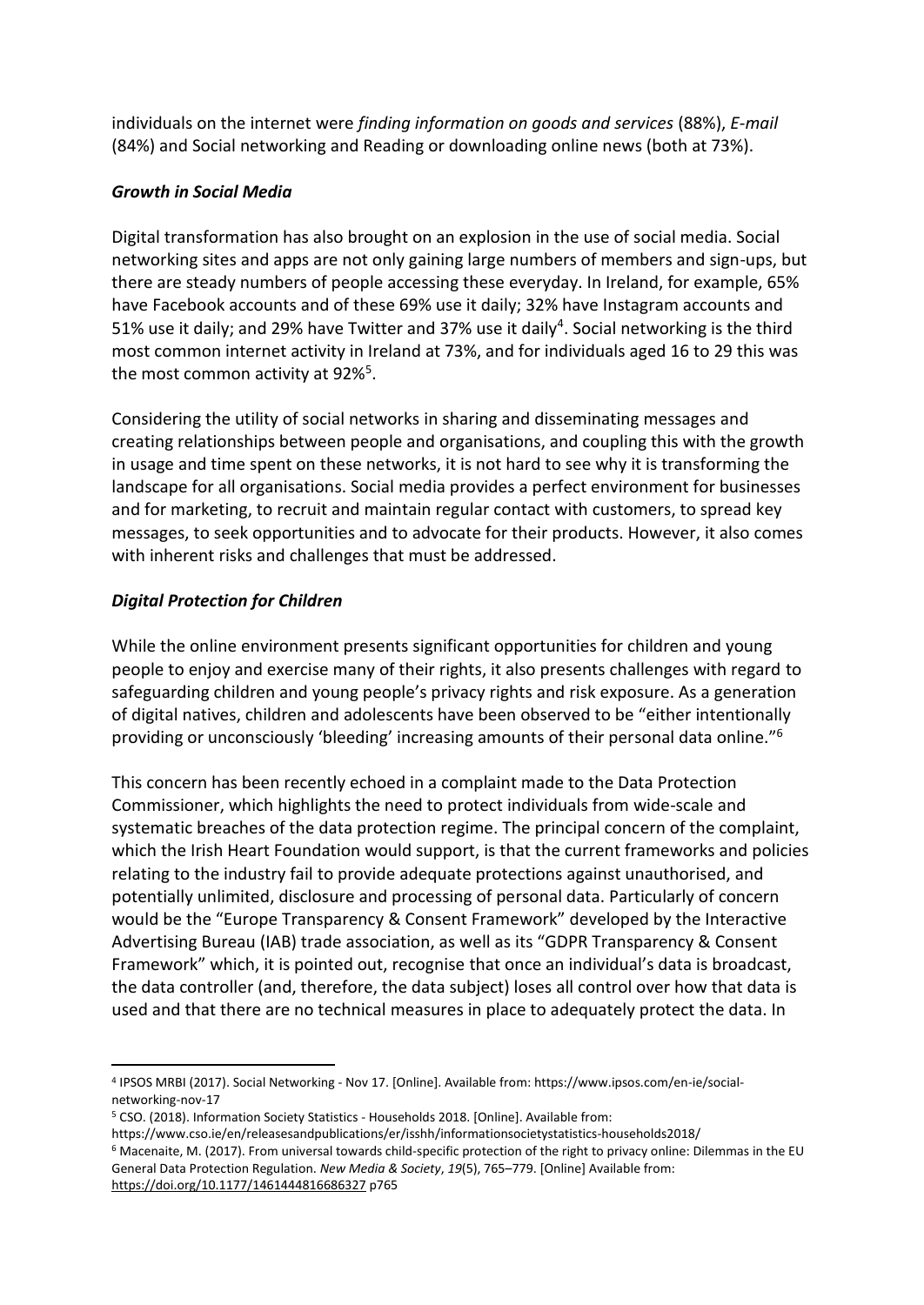the complaint to the Data Protection Commissioner, three causes for concern were identified<sup>7</sup> which are equally applicable to this consultation:

"First, what started as an industry focused on assisting with personalised advertising has spawned a mass data broadcast mechanism that:

- a) gathers a wide range of information on individuals going well beyond the information required to provide the relevant adverts; and
- b) provides that information to a host of third parties for a range of uses that go well beyond the purposes which a data subject can understand, or consent or object to.

There is no legal justification for such pervasive and invasive profiling and processing of personal data for profit.

ii. Second, the mechanism does not allow the industry to control the dissemination of personal information once it has been broadcast (or at all). The sheer number of recipients of such data mean that those broadcasting it cannot protect against the unauthorised further processing of that data, nor properly notify data subjects of the recipients of the data."

In light of this, the need for adequate safeguards to be in place to ensure the integrity of children's personal data is critical.

The 2016 report *Tackling food marketing to children in a digital world: trans-disciplinary perspectives<sup>8</sup>* from the WHO defines digital marketing as:

Promotional activity, delivered through a digital medium, that seeks to maximize impact through creative and/or analytical methods, including:

- creative methods to activate implicit emotional persuasion, such as building engagement in social networks (e-Word-of-Mouth); using immersive narratives or social-, entertainment- and humour-based approaches; using "influencers" popular with children, such as YouTube "vloggers" (video bloggers); using augmented reality, online games and virtual environments; or
- analysis of emotions, responses, preferences, behaviour and location to target specific groups, individuals and particular moments of vulnerability or to maximize the impact of creative methods.

A major trend in the area of commercial communication is the use of personalised advertisements, where the collection of personal data of users harvested from online behaviours and preferences is used to tailor specific messages and advertisements to consumers.<sup>9</sup> Personalisation, profiling and behavioural targeting have quickly become the norm across digital and online platforms, creating opportunities for commercial use of children's data.

 $\overline{a}$ 7 Irvine Natas Solicitors. (2018). *Grounds of Complaint to the Data Protection Commissioner.* [Online]. Available from: <https://brave.com/DPC-Complaint-Grounds-12-Sept-2018-RAN2018091217315865.pdf> p2

<sup>8</sup> World Health Organisation. (2016). Tackling food marketing to children in a digital world: trans-disciplinary perspectives. Children's rights, evidence of impact, methodological challenges, regulatory options and policy implications for the WHO European Region. [Online]. Available from: http://www.euro.who.int/\_\_data/assets/pdf\_file/0017/322226/Tackling-foodmarketing-children-digital-world-trans-disciplinary-perspectives-en.pdf

<sup>9</sup> Lambrecht, I., Verdoodt, V. and Bellon, J. (2018). *Platforms and commercial communications aimed at children: a playground under legislative reform?*, International Review of Law, Computers & Technology, 32:1, 58-79 [Online]. Available from[: https://doi.org/10.1080/13600869.2018.1443378](https://doi.org/10.1080/13600869.2018.1443378)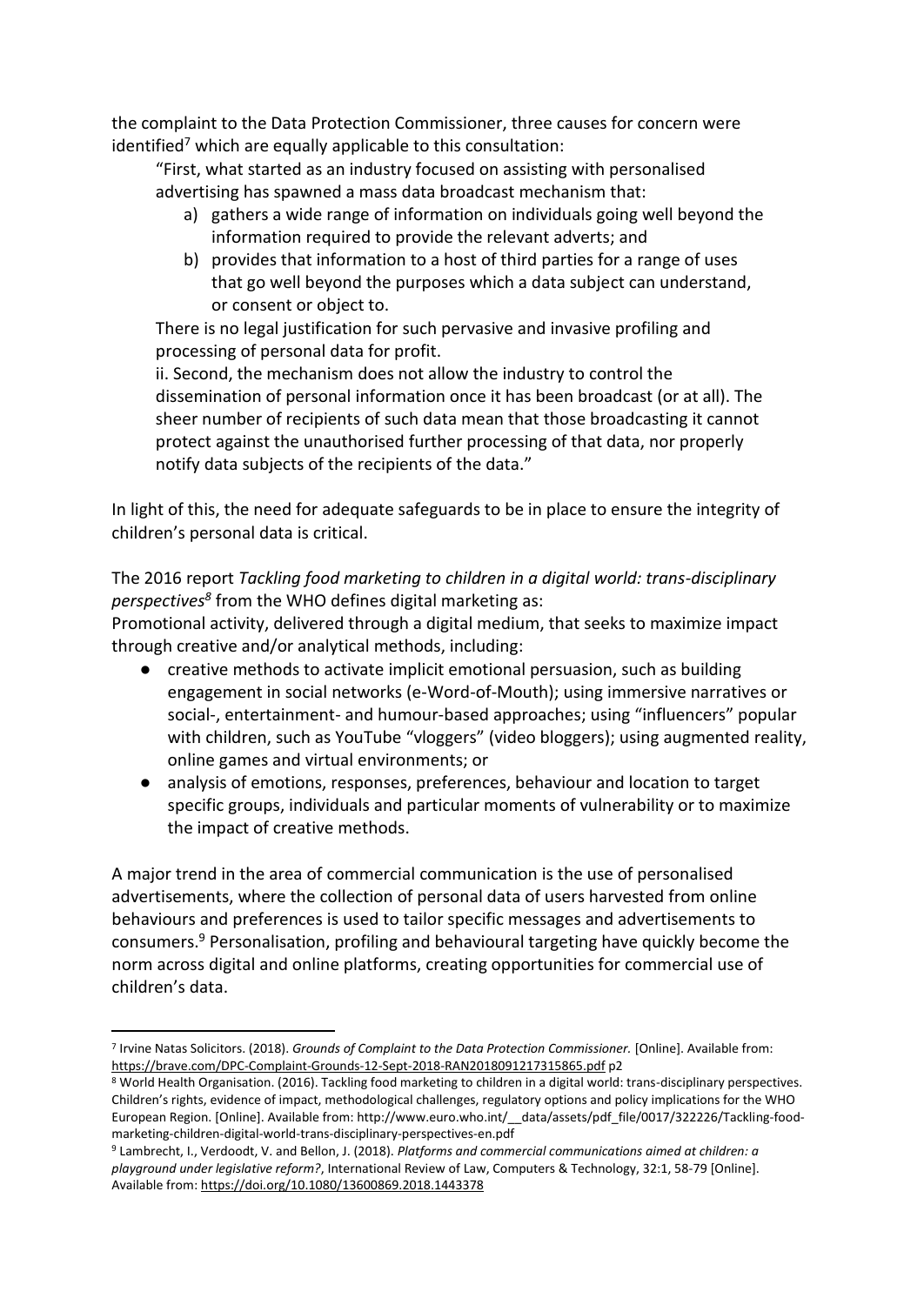As a general rule, it should be accepted that for any person to make a well-balanced commercial decision, they must be able to distinguish and recognise the commercial intent of a communication. This is not clear cut for many people, nevermind children. Recognising that a myriad of techniques and sophisticated algorithms are employed to engage and target advertisements, it is very difficult to expect an awareness of commercial communications to come naturally.

Reliance on digital consent as a means to protect children's data is not sufficient. Nor is the development of codes of conduct that are not legally enforceable or subject to sanctions for non-compliance. We know that children's choices and data control possibilities are shaped by the design and functionalities of communication spaces, control of which rests neither with them, their parents or indeed national regulators.<sup>10</sup>

## **Social Media – A breeding ground for opportunism**

 $\overline{a}$ 

While we have always experienced advertising and targeted marketing through traditional and out of home media, this activity has taken on new forms and has been hugely magnified by information technology and the ubiquity of social media. With the surge in social media and internet usage, its attractiveness to the advertising industry has also grown. Indeed, the dominant business model in the digital environment remains advertising-based (e.g. social media, search engines, video-sharing platforms). $^{11}$ 

Research suggests that social media users were are more likely to consume information than to communicate information, with brands and advertisers using these social media platforms and networks to involve their brands in the social networks of individuals.<sup>12</sup> Unlike traditional media which is subject to regulation, social media has facilitated the advent of immediate advertiser-consumer interaction as advertisers create brand-related content that encourages consumers to engage and interact in the form of through comments, likes, shares, photos and videos.

Similarly, the WHO refer to the advent of the "attention economy" in the digital age, where "any product that is "free"  $-$  a website or social media product  $-$  is paid for with our attention and with our data<sup>"13</sup>. This has important implications for children as we see how the metrics employed by social media companies and websites allow for vast amounts of

```
http://www.euro.who.int/__data/assets/pdf_file/0008/396764/Online-version_Digital-Mktg_March2019.pdf?ua=1 p4
```
<sup>10</sup> Macenaite, M. (2017). From universal towards child-specific protection of the right to privacy online: Dilemmas in the EU General Data Protection Regulation. *New Media & Society*, *19*(5), 765–779. [Online] Available from: <https://doi.org/10.1177/1461444816686327>

<sup>11</sup> Lambrecht, I., Verdoodt, V. and Bellon, J. (2018). *Platforms and commercial communications aimed at children: a playground under legislative reform?*, International Review of Law, Computers & Technology, 32:1, 58-79 [Online]. Available from[: https://doi.org/10.1080/13600869.2018.1443378](https://doi.org/10.1080/13600869.2018.1443378)

<sup>&</sup>lt;sup>12</sup> Logan, K. (2014). Why Isn't Everyone Doing It? A Comparison of Antecedents to Following Brands on Twitter and Facebook. *Journal of Interactive Advertising*, *14*(2), 60-72. [Online]. Available from: <https://doi.org/10.1080/15252019.2014.935536>

<sup>13</sup> World Health Organisation. (2019). MONITORING AND RESTRICTING DIGITAL MARKETING OF UNHEALTHY PRODUCTS TO CHILDREN AND ADOLESCENTS. Report based on the expert meeting on monitoring of digital marketing of unhealthy products to children and adolescents. [Online]. Available from: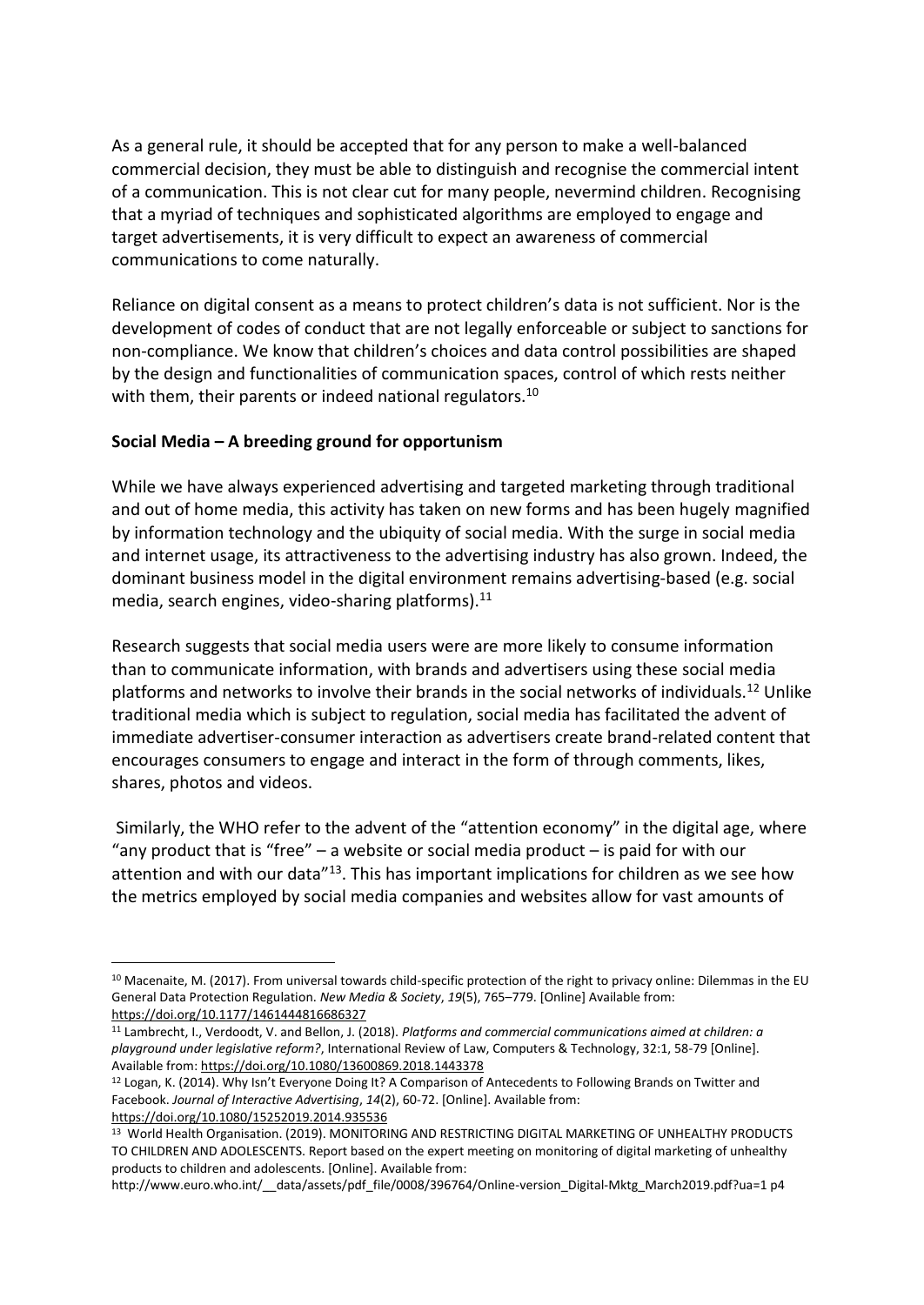data about users to be gathered, thus facilitating the targeting of users by sophisticated algorithms to retain attention and maximise ad views.

As a result, platforms are now seen as gatekeepers and, as such, there is exponential potential for the abuse of children's data. This is because platforms, contain large amounts of user-generated content, are heavily data-driven and are highly dependent on advertising revenues.<sup>14</sup> Individual's choices and data management capacities are intrinsically shaped by the design and functionalities of these platforms, which are far from neutral and have been extensively shown to have been created to advance business interests, rather than to allow the user to exercise their autonomy and control over their data.<sup>15</sup> UNICEF has noted that there exists a lack of transparency in the current digital marketing landscape, coupled with a greater intelligence about how individuals view, react to and engage with digital advertising, which has the effect of incentivising the expansion of data collection and discouraging the publication of such information.<sup>16</sup> This has come increasingly to the fore in recent times as a result of the UK Parliamentary Committee Report into Disinformation and Fake News. In its report, the House of Commons Digital, Culture, Media and Sport Committee found that

"*what does need to change is the enforcement of greater transparency in the digital sphere, to ensure that we know the source of what we are reading, who has paid for it and why the information has been sent to us. We need to understand how the big tech companies work and what happens to our data. Facebook operates by monitoring both users and non-users, tracking their activity and retaining personal data. Facebook makes its money by selling access to users' data through its advertising tools. It further increases its value by entering into comprehensive reciprocal data-sharing arrangements with major app developers who run their businesses through the Facebook platform."<sup>17</sup>*

As our online presence increases and we migrate much of our social, economic and functional activities into the digital space, we are becoming increasingly 'datafied', with a proliferation in commercial bodies seeking to capitalise on and profit from our personal data. Indeed, the use of social networks and these social media platforms by children and adolescents can be seen as means to satisfy the need for information, friendship, and connection.<sup>18</sup> For children and adolescents, for whom online platforms are especially popular for social and peer engagement, online behavioural advertising is often accepted simply to avoid exclusion from the service and wider social networks. However, this cannot justify the increased commercialisation and commodification of children's personal data.

<https://publications.parliament.uk/pa/cm201719/cmselect/cmcumeds/1791/1791.pdf> p5

<sup>14</sup> Lambrecht, I., Verdoodt, V. and Bellon, J. (2018). *Platforms and commercial communications aimed at children: a playground under legislative reform?*, International Review of Law, Computers & Technology, 32:1, 58-79 [Online]. Available from[: https://doi.org/10.1080/13600869.2018.1443378](https://doi.org/10.1080/13600869.2018.1443378)

<sup>15</sup> Macenaite, M., & Kosta, E. (2017). Consent for processing children's personal data in the EU: following in US footsteps? *Information & Communications Technology Law*, *26*(2), 146–197. [Online]. Available from: <https://doi.org/10.1080/13600834.2017.1321096>

<sup>16</sup> UNICEF. (2018). Children and Digital Marketing: Rights, risks and responsibilities. Discussion Paper. Geneva, Switzerland: UNICEF Private Sector Engagement. [Online]. Available from:

[https://www.unicef.org/csr/css/Children\\_and\\_Digital\\_Marketing\\_-\\_Rights\\_Risks\\_and\\_Responsibilities\(2\).pdf](https://www.unicef.org/csr/css/Children_and_Digital_Marketing_-_Rights_Risks_and_Responsibilities(2).pdf)

<sup>17</sup> House of Commons Digital, Culture, Media and Sport Committee. (2018). *Disinformation and 'fake news': Final Report*  Eighth Report of Session 2017–19*.* HC 1791. 18 February 2019. [Online]. Available from:

<sup>18</sup> Logan, K. (2014). Why Isn't Everyone Doing It? A Comparison of Antecedents to Following Brands on Twitter and Facebook. *Journal of Interactive Advertising*, *14*(2), 60-72. [Online]. Available from: <https://doi.org/10.1080/15252019.2014.935536>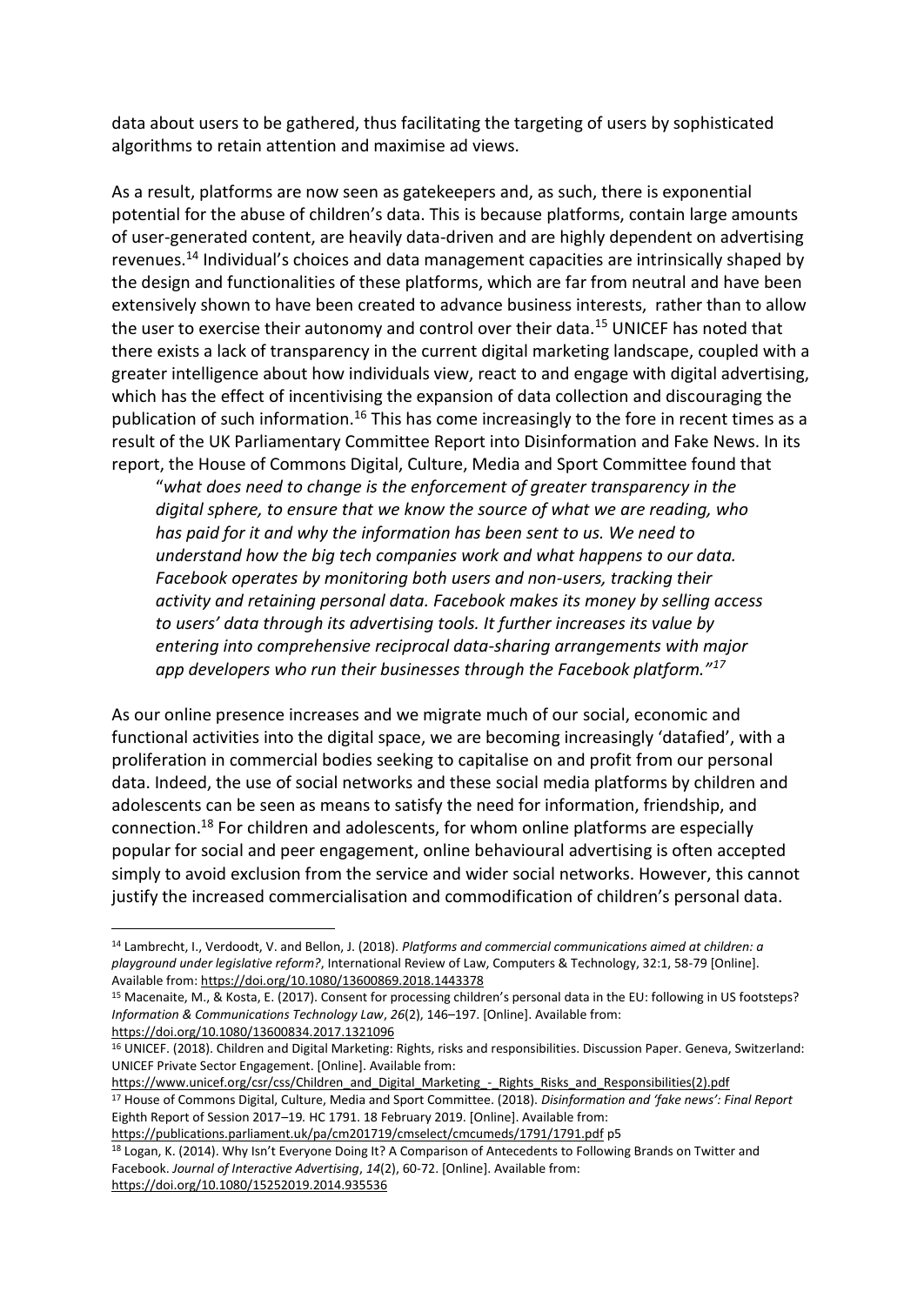The advent of digital advertising, coupled with the increasing leakage of children's data online, corresponds with a growth in the technical capability to send a different advertisement to each child, based on the individual characteristics of that individual customer or ad impression.<sup>19</sup> Ultimately it enables the precise targeting of children, many of which may be more vulnerable and susceptible to the marketing and advertising that is being transmitted to them.

#### *Sophisticated techniques at play*

Rapid technological developments have made it possible for companies to collect, process and interlink data in previously unimagined ways and this data is used by companies for various purposes, such as personalised services and marketing.<sup>20</sup> Digitalisation has facilitated the pairing of data about customers' online activities with data about their offline activities, allowing advertisers to more accurately target customers across a range of media.<sup>21</sup>

Of special importance, and of particular relevance to this consultation, is the fact that every time a person is shown a behavioural advertisement, intimate personal data that describes each visitor, and their online activities, is broadcast to tens or hundreds of companies. It has been pointed out that advertising technology companies broadcast these data widely in order to solicit potential advertisers' bids for the attention of the specific individual visiting the website.<sup>22</sup> This then has the effect of exposing children's personal data as these bid requests often fail to protect these intimate data against unauthorised access. Some of the personal data broadcast during real-time bidding advertising include:

- What you are reading or watching
- Your location
- Description of your device
- Unique tracking IDs or a "cookie match" to allow advertising technology companies to try to identify you the next time you are seen, so that a long-term profile can be built or consolidated with offline data about you
- Your IP address

 $\overline{a}$ 

● Data broker segment ID, if available. This could denote things like your income bracket, age and gender, habits, social media influence, ethnicity, sexual orientation, religion, political leaning, etc. $23$ 

[https://www.unicef.org/csr/css/Children\\_and\\_Digital\\_Marketing\\_-\\_Rights\\_Risks\\_and\\_Responsibilities\(2\).pdf](https://www.unicef.org/csr/css/Children_and_Digital_Marketing_-_Rights_Risks_and_Responsibilities(2).pdf) <sup>22</sup> Ryan, J. (2018). *Regulatory complaint concerning massive, web-wide data breach by Google and other "ad tech" companies under Europe's GDPR.* 13th September 2018 Article [Online]. Available from:

<sup>19</sup> World Health Organisation. (2019). MONITORING AND RESTRICTING DIGITAL MARKETING OF UNHEALTHY PRODUCTS TO CHILDREN AND ADOLESCENTS. Report based on the expert meeting on monitoring of digital marketing of unhealthy products to children and adolescents. [Online]. Available from:

[http://www.euro.who.int/\\_\\_data/assets/pdf\\_file/0008/396764/Online-version\\_Digital-Mktg\\_March2019.pdf?ua=1](http://www.euro.who.int/__data/assets/pdf_file/0008/396764/Online-version_Digital-Mktg_March2019.pdf?ua=1) <sup>20</sup> Tikkinen-Piri, C., Rohunen, A., & Markkula, J. (2018). EU General Data Protection Regulation: Changes and implications for personal data collecting companies. *Computer Law & Security Review: The International Journal of Technology Law and Practice*, *34*(1), 134–153. [Online]. Available from[: https://doi.org/10.1016/j.clsr.2017.05.015](https://doi.org/10.1016/j.clsr.2017.05.015)

<sup>&</sup>lt;sup>21</sup> UNICEF. (2018). Children and Digital Marketing: Rights, risks and responsibilities. Discussion Paper. Geneva, Switzerland: UNICEF Private Sector Engagement. [Online]. Available from:

https://www.linkedin.com/pulse/regulatory-complaint-concerning-massive-web-wide-data-johnny-ryan/ <sup>23</sup> Ryan, J. (2018). *Behavioural advertising and personal data.* [Online]. Available from: [https://brave.com/Behavioural](https://brave.com/Behavioural-advertising-and-personal-data.pdf)[advertising-and-personal-data.pdf](https://brave.com/Behavioural-advertising-and-personal-data.pdf) p4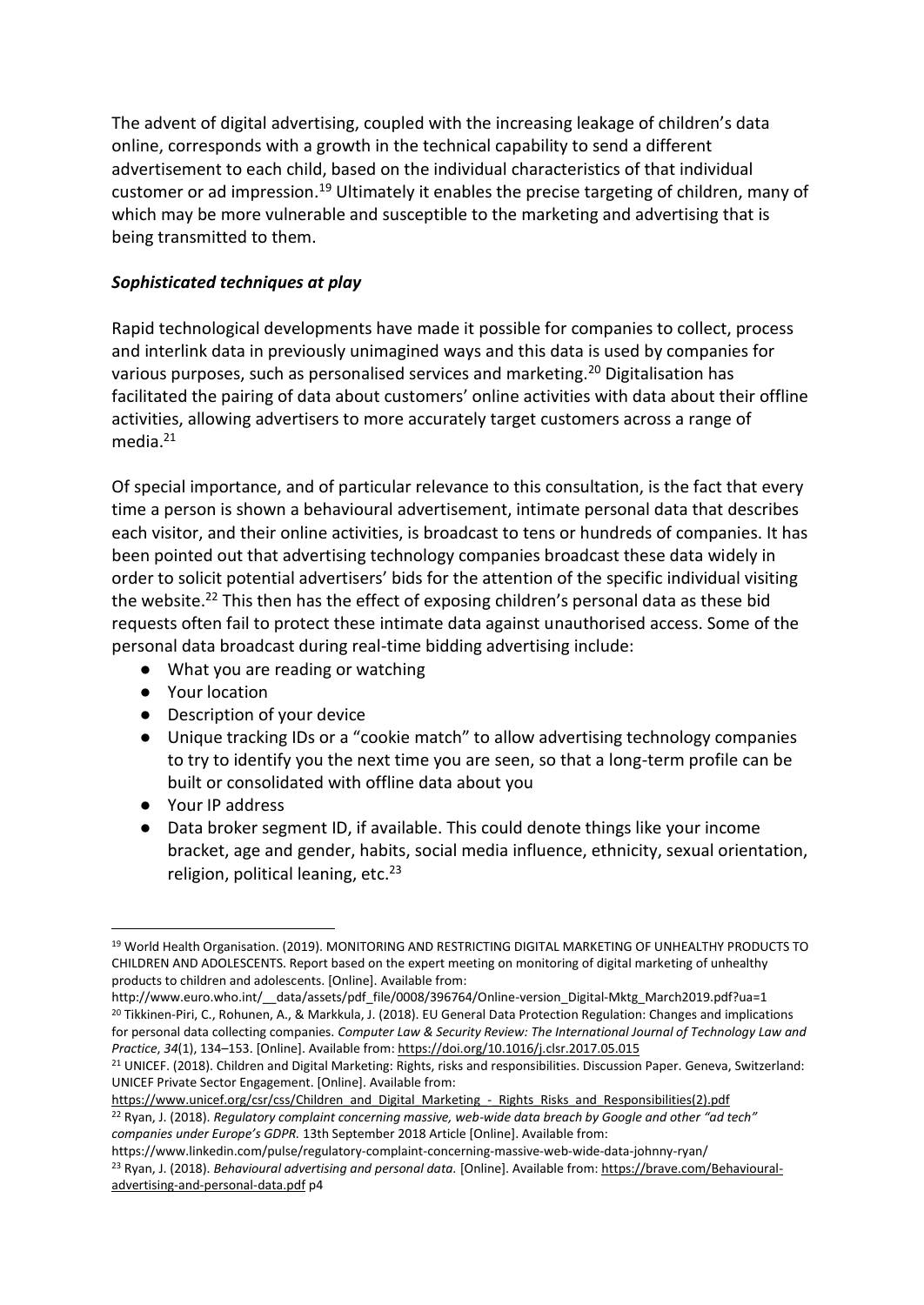Similarly, the increasingly invasive nature of data collection is evident in the methods and techniques employed. Indeed, information and data can be collected through a number of mechanisms, often unbeknown to us:

- Online browse and search habits
- Online tracking through use of cookies
- Mobile tracking & location services
- Transfers of personal information necessary to join social media apps and games
- $\bullet$  "Dataveillance practices via wearable and mobile devices"<sup>24</sup>

From this, it is possible for sophisticated profiles to be developed that not only facilitate the categorisation of individuals, but it is also possible to predict preferences or future behaviours based on clever statistical methods derived from the use of algorithms.<sup>25</sup> In their research on children and digital marketing, UNICEF note that this process is referred to as "'identity resolution'  $-$  the creation of a single view of the customer across platforms and media in order to serve advertising that is far more personalised, targeted, relevant and effective than ever before."<sup>26</sup>

In its consideration of disinformation and fake news, the House of Commons Digital, Culture, Media and Sport Committee looked at both the use of personal and inferred data, noting that despite the assertion made by Facebook that users own all the content they upload, the advertising profile that Facebook builds up about users cannot be accessed, controlled or deleted by those users. Similarly, it notes that 'inferred' data is not protected under GDPR, which includes inferred characteristics about a user not based on specific information they have shared, but through analysis of their data profile.<sup>27</sup>

Taking these techniques into account, it is likely that children and adolescents (and indeed most adults) are unaware that inferences can be made from their online disclosures and activities (e.g 'likes'), which can then be used to generate profiles and produce targeted adverts.

## **Irish Heart Foundation Research & Concerns**

 $\overline{a}$ 

In 2016, the IHF published a ground-breaking study - *Who's Feeding the Kids Online?* -on digital food marketing to children in Ireland. The study revealed the sophisticated digital marketing techniques directed at children by the top food and beverage brands and how little parents know about the efforts being made to influence their children. Food companies magnify the known effects of broadcast advertising, by using the '3 Es' –

<sup>&</sup>lt;sup>24</sup> Macenaite, M., & Kosta, E. (2017). Consent for processing children's personal data in the EU: following in US footsteps? *Information & Communications Technology Law*, *26*(2), 146–197. [Online]. Available from: <https://doi.org/10.1080/13600834.2017.1321096> p146

<sup>25</sup> Lambrecht, I., Verdoodt, V. and Bellon, J. (2018). *Platforms and commercial communications aimed at children: a playground under legislative reform?*, International Review of Law, Computers & Technology, 32:1, 58-79 [Online]. Available from[: https://doi.org/10.1080/13600869.2018.1443378](https://doi.org/10.1080/13600869.2018.1443378)

<sup>&</sup>lt;sup>26</sup> UNICEF. (2018). Children and Digital Marketing: Rights, risks and responsibilities. Discussion Paper. Geneva, Switzerland: UNICEF Private Sector Engagement. [Online]. Available from:

[https://www.unicef.org/csr/css/Children\\_and\\_Digital\\_Marketing\\_-\\_Rights\\_Risks\\_and\\_Responsibilities\(2\).pdf](https://www.unicef.org/csr/css/Children_and_Digital_Marketing_-_Rights_Risks_and_Responsibilities(2).pdf) p8 <sup>27</sup> House of Commons Digital, Culture, Media and Sport Committee. (2018). *Disinformation and 'fake news': Final Report*  Eighth Report of Session 2017–19*.* HC 1791. 18 February 2019. [Online]. Available from: https://publications.parliament.uk/pa/cm201719/cmselect/cmcumeds/1791/1791.pdf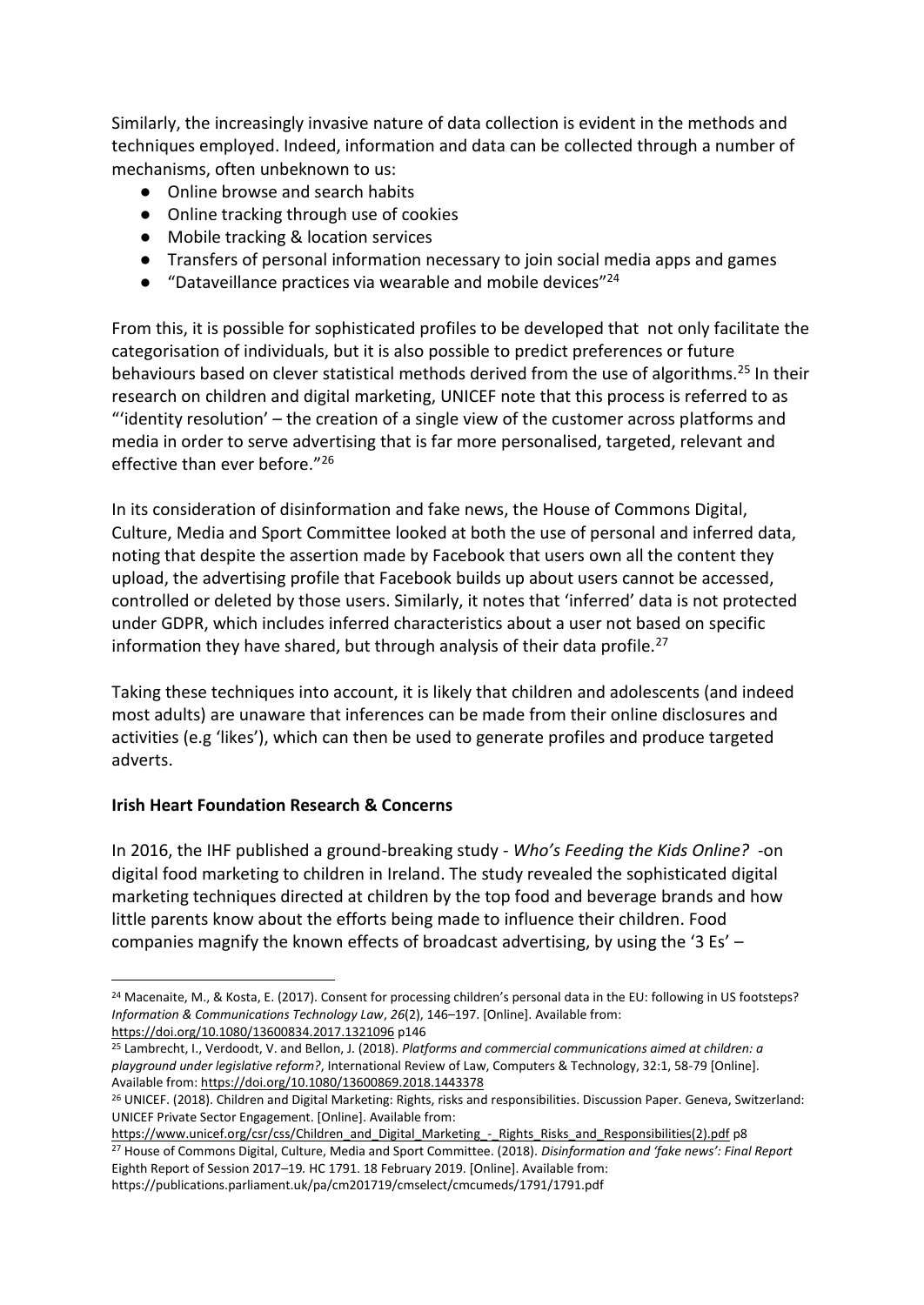powerful engagement-, emotional- and entertainment-based tactics – in digital media. The report found many of the food and beverage brands are not now using websites to promote their products to children – with just one in ten top retail brands in Ireland having sites with child-directed content – although one in five still had content appealing to older children and teens, virtually all for items high in fat, salt or sugar. However, the picture changed dramatically on Facebook where all the food and beverage brand pages with the greatest reach among 13-14-year-old users in Ireland are for brands that feature unhealthy products.

The tactics exposed in *Who's Feeding the Kids Online?* - Europe's first ever research on the tactics used by junk food, which was endorsed by the World Health Organisation - exposed microtargeting and profiling methods similar to those that were subsequently shown to have been used by Cambridge Analytica. However, digital marketing is not subject to any statutory regulation, despite strong evidence that online marketing, particularly on social media, is far more personalised and effective than television advertisements and therefore potentially more dangerous. Instead it comes under a weak voluntary code governed by the Advertising Standards Authority of Ireland which only investigates complaints made about potential breaches after the advertisement in question has been seen by the public.

Clearly, digital platforms extract huge amounts of individual information from children: who they are, where they live, where they go, who their friends are, their hobbies, heroes, favourite foods etc. Furthermore, and more worryingly, these platforms also deliberately manipulate children's emotions or behaviour in order to increase the impact of advertising. The integrated, interactive and personalised nature of these platforms and communications makes it difficult for children to recognise the commercial, persuasive intent. As such, it should be questioned whether these methods are in line with children's fundamental rights.

## **Support for prohibiting the profiling of children for marketing purposes**

 $\overline{a}$ 

The need to safeguard against the commercial use of children's data is dominant across children's rights organisations and advocates.

In the submission on the General Scheme of the Data Protection Bill, the Office of the Ombudsman for Children proposed the inclusion of specific protections in relation to "the use of personal data of children for the purposes of marketing and creating personality or user profiles and the collection of personal data with regard to children when using services offered directly to the child".<sup>28</sup>

The Children's Rights Alliance has argued that reliance on digital consent alone is an abdication of responsibility and takes the emphasis off data controllers. It notes that "if we are truly concerned about children's data, we should be imposing more restrictions on the use of their data by controllers."<sup>29</sup> Digital consent is not a panacea for protecting children's

https://www.oco.ie/app/uploads/2017/09/OCO\_Submission\_GSDataProtectionBill2017\_FINAL.pdf <sup>29</sup> Children's Rights Alliance. (2018). Real Solutions to Protect Children's Data. [Online]. Available from: [https://www.childrensrights.ie/sites/default/files/submissions\\_reports/files/Real%20Solutions%20to%20Protect%20Childr](https://www.childrensrights.ie/sites/default/files/submissions_reports/files/Real%20Solutions%20to%20Protect%20Children%27s%20Data_Briefing_February%202018.pdf) [en%27s%20Data\\_Briefing\\_February%202018.pdf](https://www.childrensrights.ie/sites/default/files/submissions_reports/files/Real%20Solutions%20to%20Protect%20Children%27s%20Data_Briefing_February%202018.pdf) p2

<sup>28</sup> Ombudsman for Children. (2017). *Preliminary Observations of the Ombudsman for Children's Office on the General Scheme of the Data Protection Bill 2017*. Submission to the Oireachtas Joint Committee on Justice and Equality. 29 June 2017. [Online]. Available from: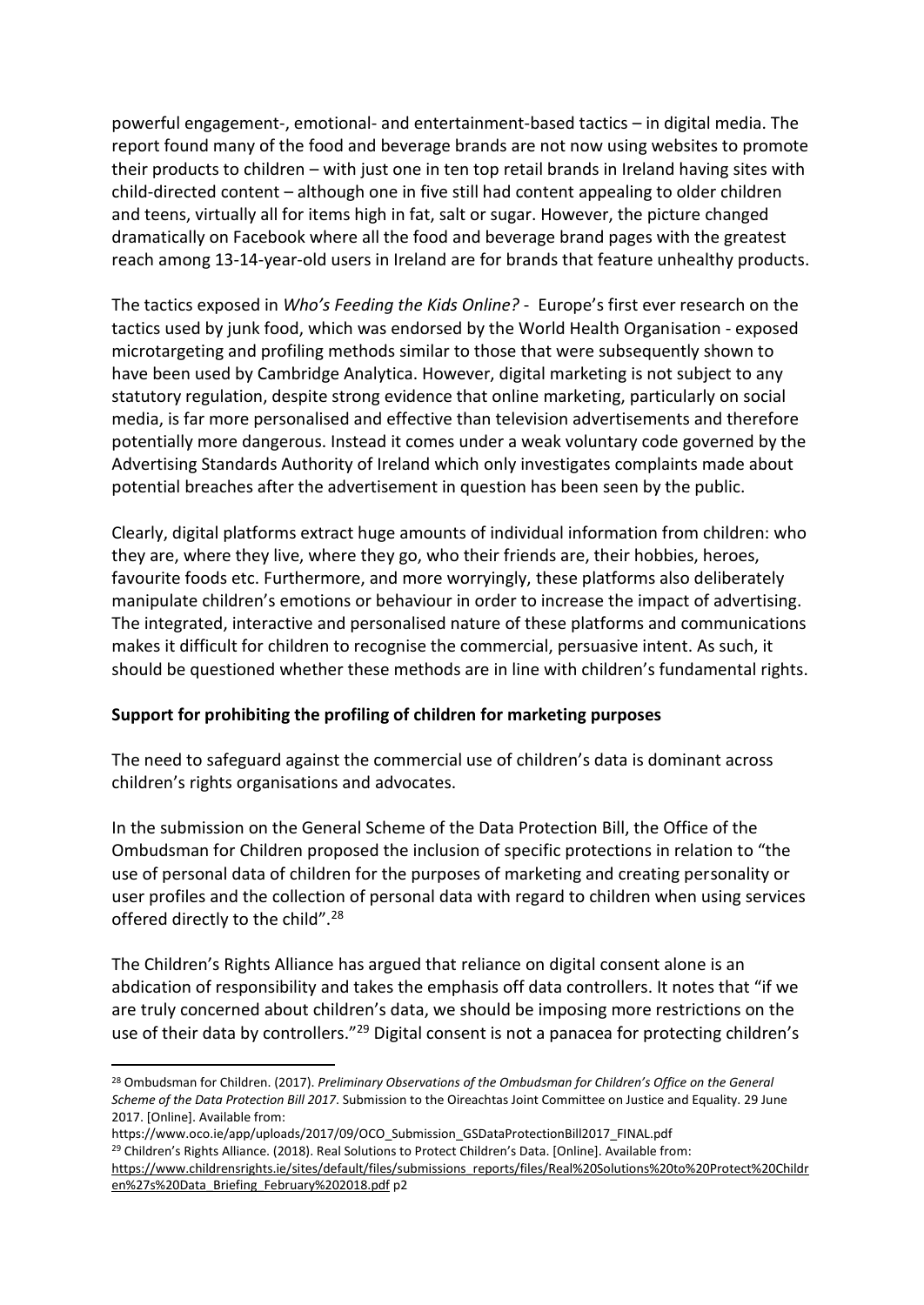data online. Indeed, this overreliance on consent "can provide illusionary control and the agreement to the processing of personal data in situations of imbalance of powers is not delivered freely. A rich body of literature points to the characteristics of networked environments that predetermine power imbalances and limit individuals in asserting control over their personal data."<sup>30</sup> The reliance on consent also ignores the lack of choice available to children and adolescents engrossed in the network effects of particular platforms, services or technologies.

In its discussion paper *Children and Digital Marketing: Rights, risks and responsibilities<sup>31</sup>* , UNICEF has explicitly highlighted the threats posed to children's rights as a result of the economic exploitative practices posed by covert data collection for the purpose of profiling:

"*When the commercial intent of advertising is obscured from children, either through the use of stealth or social means, or because children are not adequately equipped with the cognitive abilities or media literacy to identify advertising, the ramifications for children's rights may be serious. Some innovative forms of advertising aim to subliminally influence children, including when they are engaged in games or learning, at a time when their critical faculties and decision-making processes are compromised*."

#### **Council of Europe Committee of Ministers**

 $\overline{a}$ 

Reflecting the fact that the Council of Europe included the rights of the child in the digital environment as one of five key priorities in its Strategy for the Rights of the Child 2016- 2021, the rights of children in the digital environment have been given explicit consideration by the Council of Europe's Committee of Ministers, and a set of recommendations for action have been provided to member states. In recommendations published in July 2018, European Governments have been recommended to review their legislation, policies and practices to ensure that these adequately address the full range of the rights of the child.<sup>32</sup> The outcomes of the Data Protection Commission consultation should reflect these recommendations.

Of special importance in the area of direct marketing to, and profiling of, children, as well as complimenting the principle contained in Section 30 of the Data Protection Act 2018 discussed below, are those recommendations in section 3.4 on privacy and data protection where it is stated that:

*"Profiling of children, which is any form of automated processing of personal data which consists of applying a "profile" to a child, particularly in order to take decisions concerning the child or to analyse or predict his or her personal preferences, behaviour and attitudes, should be prohibited by law. In exceptional* 

<sup>&</sup>lt;sup>30</sup> Macenaite, M., & Kosta, E. (2017). Consent for processing children's personal data in the EU: following in US footsteps? *Information & Communications Technology Law*, *26*(2), 146–197. [Online]. Available from: <https://doi.org/10.1080/13600834.2017.1321096> p185

<sup>31</sup> UNICEF. (2018). Children and Digital Marketing: Rights, risks and responsibilities. Discussion Paper. Geneva, Switzerland: UNICEF Private Sector Engagement. [Online]. Available from:

[https://www.unicef.org/csr/css/Children\\_and\\_Digital\\_Marketing\\_-\\_Rights\\_Risks\\_and\\_Responsibilities\(2\).pdf](https://www.unicef.org/csr/css/Children_and_Digital_Marketing_-_Rights_Risks_and_Responsibilities(2).pdf) p18 32 Recommendation CM/Rec(2018)7 of the Committee of Ministers to member States on Guidelines to respect, protect and fulfil the rights of the child in the digital environment (Adopted by the Committee of Ministers on 4 July 2018 at the 1321st meeting of the Ministers' Deputies). Available from:

https://search.coe.int/cm/Pages/result\_details.aspx?ObjectID=09000016808b79f7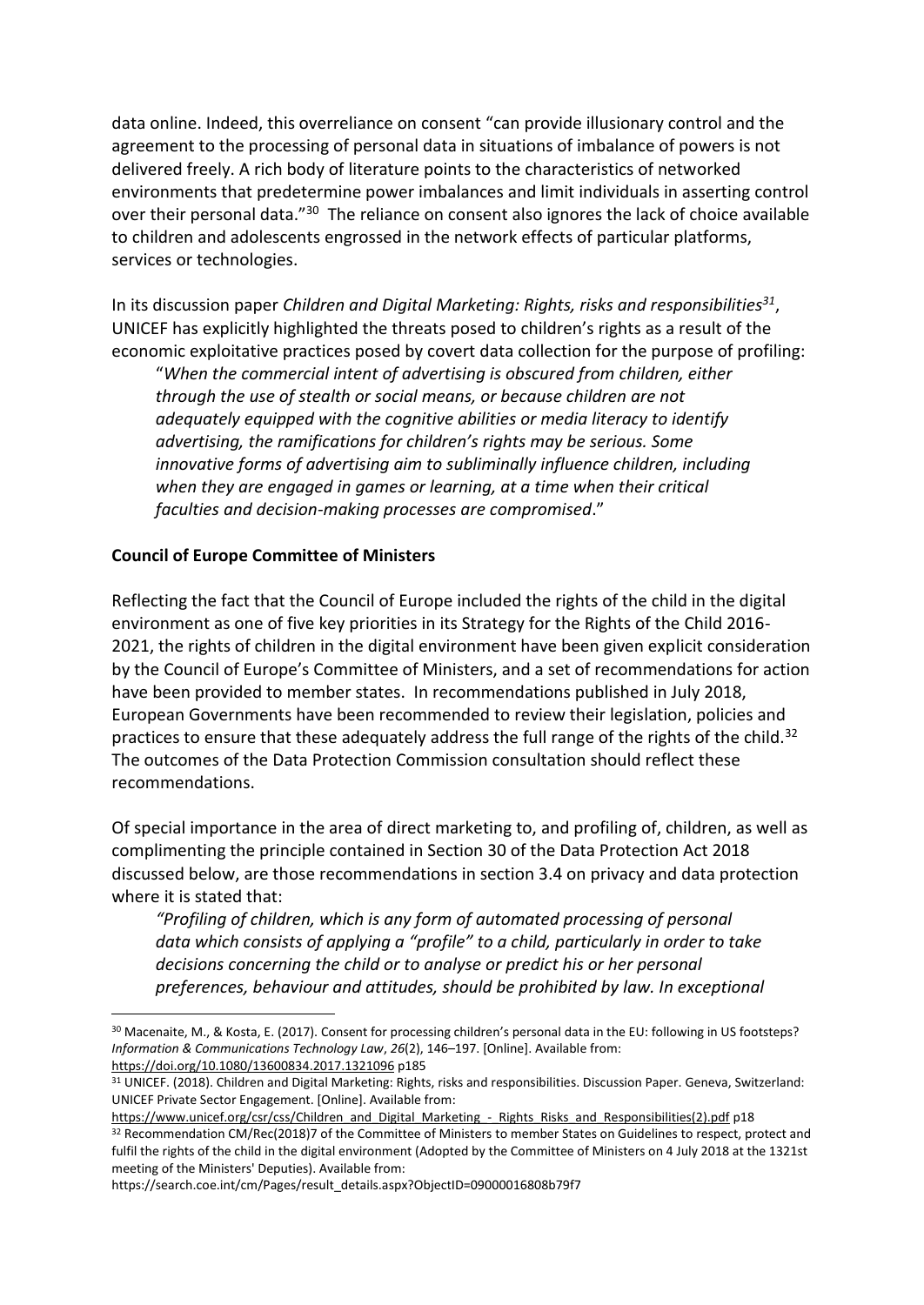*circumstances, States may lift this restriction when it is in the best interests of the child or if there is an overriding public interest, on the condition that appropriate safeguards are provided for by law."*

It is clear from this that states must respect, protect and fulfil the right of the child to privacy and data protection, with explicit need to ensure that the profiling of children to analyse or predict their personal preferences should be prohibited by law.<sup>33</sup>

#### **Protecting Children – Amend & Commence Section 30 of the Data Protection Act**

The key purposes of the Data Protection Act 2018 include giving further effect to the GDPR in areas in which Member State flexibility is permitted and to transpose the Directive into national law. The GDPR aims at regulating the processing of personal data – creating parameters around its acquisition, use, storage and sharing.

The text of Article 6(f) of the GDPR states that the legitimate interest of the data controller may be "overridden by the interests or fundamental rights and freedoms of the data subject which require protection of personal data, in particular where the data subject is a child." However, no clarification is currently provided as to how this protection should be envisaged or afforded. The newly inserted Section 30 aims to protect children from the effects of direct marketing and profiling. Indeed, it has the effect of placing an onus on industry to ensure that a child's data is not used for marketing or commercial purposes.

As previously mentioned, it is not sufficient to rely upon parental consent to protect children's data from exploitation and aggressive marketing techniques. Adults, nevermind children, experience difficulties in recognising commercial messages which undermines their ability to process their appeal in a critical manner. It is important to recognise the responsibility of social media platform providers given their increased use of profiling, complex recommender systems and automated content classification mechanisms. Indeed, given that online behavioural advertising is achieved through the use of persistent identifiers, such as IP addresses and cookies, there is a greater onus on these platforms to take responsibility.

The dangers presented to children in respect of the internet and online platforms must be expressly recognised in legislation, particularly in the context of personalised advertising campaigns, as companies know far more about them than they (or indeed their parents) know about the business models and the form and delivery of personalised marketing. The targeting of particular categories of people on the basis of personal profiles can arguably have a manipulative effect. This is especially true for children. For example, a cursory glance at the logic behind advergames- the gamification of commercial communications by integrating them with non-commercial content makes it nearly impossible for impressionable and young children to understand that they are being targeted with advertising.

<sup>33</sup> Council of Europe gives recommendations to member States on children's rights in the digital environment. Available from: https://search.coe.int/directorate\_of\_communications/Pages/result\_details.aspx?ObjectId=09000016808c1a4f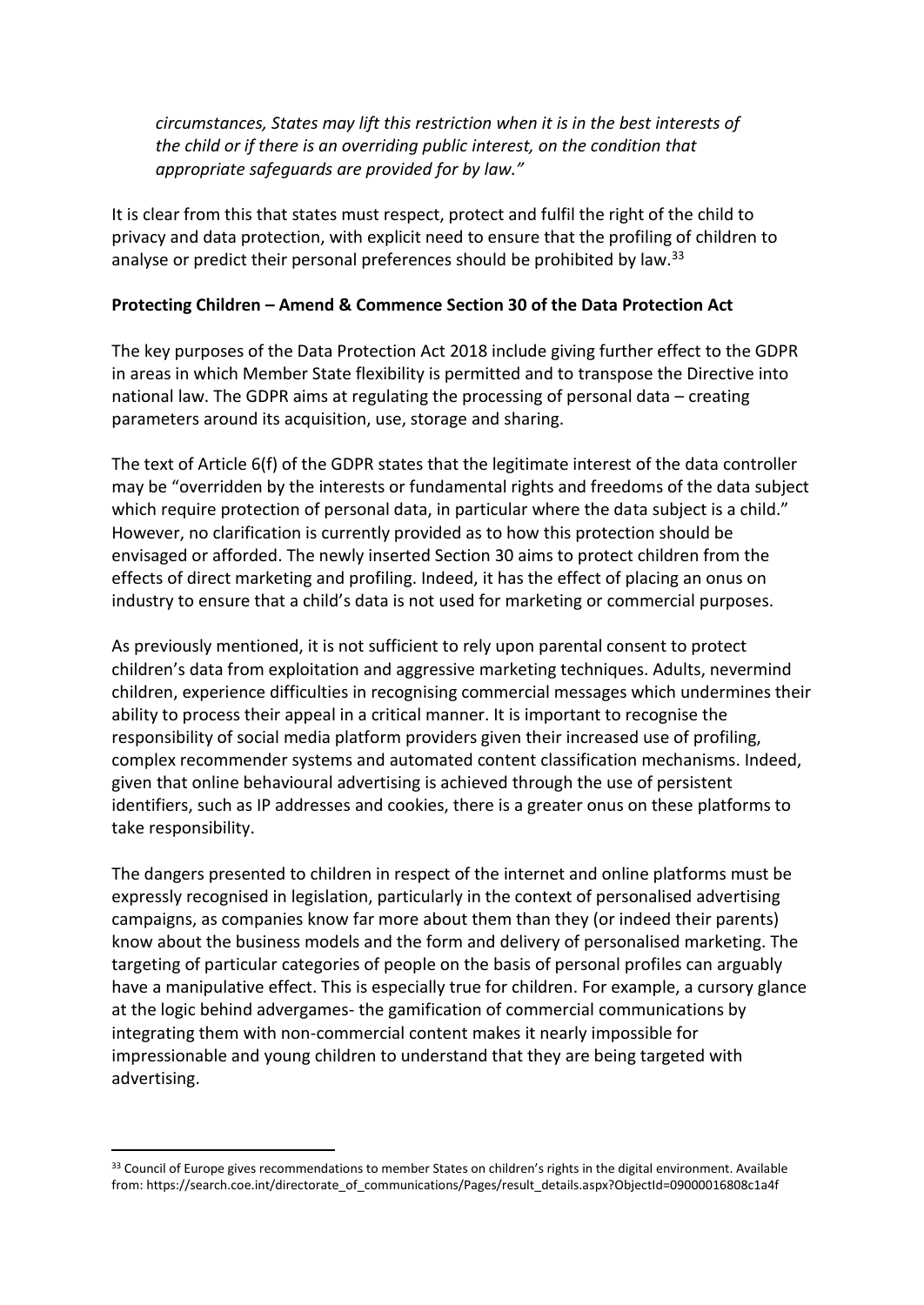Section 30 of the Data Protection Act 2018, once amended and commenced, will have important implications in the area of digital marketing, and social media companies will now have an onus placed upon them to ensure that profiling of a child for marketing purposes is prohibited. The section has not yet been commenced and will need minor amendment, but the principle is compatible with GDPR. An amending Bill has been tabled that will make the section both GDPR and constitutionally compliant.<sup>34</sup> Indeed previously, the Minister for Justice and Equality, when asked if legislation could be introduced to put the onus on social media companies in the Oireachtas Committee on Children and Youth Affairs hearings on Cyber Security for Children and Young Adults noted: "Yes, I think we can do more in that area and I think we should explore it."

The prohibition of profiling in national and European law has the potential to abate the commercial exploitation of children's data that is evidently happening through complex marketing, tracking and targeting systems used by many online platforms. Such systems have been widely reported on and are known to monitor and monetise people's online behaviour and interactions. The Irish Heart Foundation believes that the restrictions on the collection of children's data as contained in Section 30 "would be better suited to diminishing its commercial exploitation in complex marketing, tracking and targeting systems, than parental consent."<sup>35</sup>

## **GDPR, Processing of Children's Personal Data and the Rights of Children as Data Subjects**

While much is discussed across the Article 29 Working party opinions and recitals of the GDPR about the processing of children's personal data and the rights of children as data subjects under the GDPR, GDPR itself offers little clarity as to the actual implementation of a number of the provisions contained therein, leading to legal uncertainty for data controllers, parents and children.<sup>36</sup>

**The Irish Heart Foundation believes that the objective of the Data Protection Commission consultation on the process of children's personal data and the rights of children as data subjects under the GDPR should involve the curtailment of the deliberated and targeted profiling of children for advertising in view of their vulnerability and the sophistication of the messages crafted in the absence of any restrictions.** 

## *Why do children merit specific protection?*

The need for particular protection for children is reflected in Recital 38, which says: *"Children require specific protection with regard to their personal data as they may be less aware of the risks, consequences and safeguards concerned and their rights in relation to the processing of personal data. Such specific protection* 

 $\overline{a}$ <sup>34</sup> Available at: https://www.oireachtas.ie/en/bills/bill/2018/132/

<sup>35</sup> Macenaite, M., & Kosta, E. (2017). Consent for processing children's personal data in the EU: following in US footsteps? *Information & Communications Technology Law*, *26*(2), 146–197. [Online]. Available from: <https://doi.org/10.1080/13600834.2017.1321096> p188

<sup>36</sup> Lievens, E., & Verdoodt, V. (2018). Looking for needles in a haystack: Key issues affecting children's rights in the General Data Protection Regulation. *Computer Law & Security Review: The International Journal of Technology Law and Practice*, *34*(2), 269–278. [Online] Available from[: https://doi.org/10.1016/j.clsr.2017.09.007](https://doi.org/10.1016/j.clsr.2017.09.007)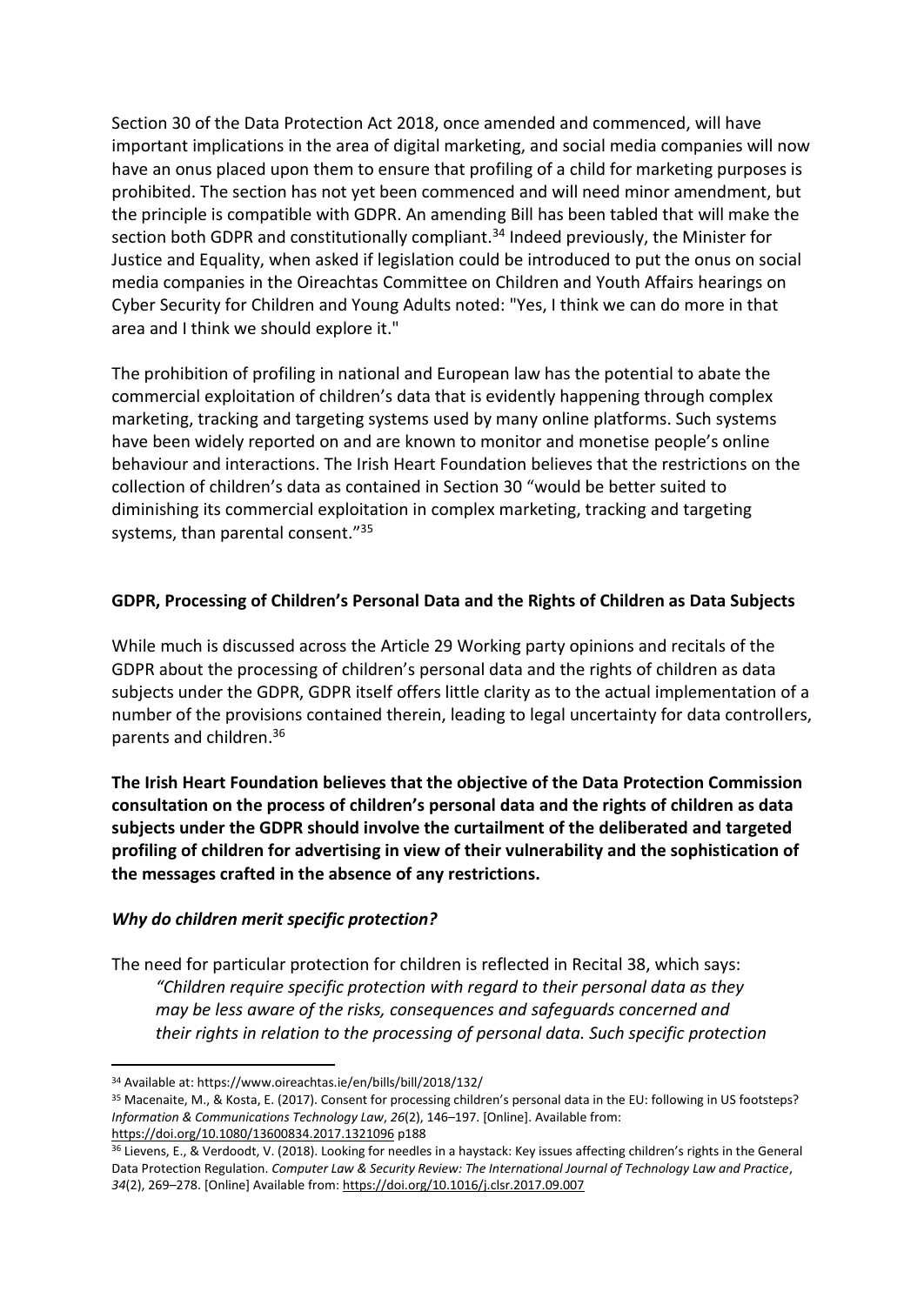*should, in particular apply to the use of personal data of children for the purposes of marketing or creating personality or user profiles and the collection of personal data with regard to children when using services offered directly to a child. The consent of the holder of parental responsibility should not be necessary*  in the context of preventive or counselling services offered directly to a child."

Decisions based upon solely automated processing of personal data are often used with to influence a person's future choices and behaviours. For example, in the context of behavioural advertising, a profile of past browsing habits may be used to automatically display certain products to particular individuals, with the aim of influencing them to buy those products. This is of particular concern where children are concerned because they may be more easily influenced, and less able to understand the motivation behind such processing.

## *What about the best interests of the child?*

The concept of the best interests of the child comes from Article 3 of the United Nations Convention on the Rights of the Child. Although it is not specifically referenced in the GDPR it is something that must be taken into account when considering the processing of children's personal data and the rights of children as data subjects. Indeed, in the observations on the General Scheme of the Data Protection Bill, the Ombudsman for Children noted that "while the UN Convention on the Rights of the Child pre-dates the current digital era, its principles and provisions are highly relevant to and resonate in the online environment".<sup>37</sup>

As mentioned previously, the rights of children in the digital environment, include participation rights must be balanced with protection and development. In the absence of such a balance, the well-being of children is seriously compromised. The WHO $^{38}$  have identified the risks to wellbeing of children in the digital world:

- Content risks: inaccurate, harmful or illegal content.
- Contact risks: inappropriate and unwanted contact between users.
- Conduct risks: inappropriate or otherwise harmful behaviour online.
- Commercial risks: short- and long-term harms resulting from data extraction, resale and targeting by commercial actors; users being encouraged to give out information that can be used to defraud or cause harm associated with exposure to inappropriate marketing.

This is especially important, given the information highlighted in the report *Behavioural advertising and personal data*, which notes that once personal data is released in a bid request to a large number of companies, they can freely trade these personal data with

```
http://www.euro.who.int/__data/assets/pdf_file/0008/396764/Online-version_Digital-Mktg_March2019.pdf?ua=1 p2
```
 $\overline{a}$ <sup>37</sup> Ombudsman for Children. (2017). Preliminary Observations of the Ombudsman for Children's Office on the General Scheme of the Data Protection Bill 2017. Submission to the Oireachtas Joint Committee on Justice and Equality 29 June 2017. [Online]. Available from:

[https://www.oco.ie/app/uploads/2017/09/OCO\\_Submission\\_GSDataProtectionBill2017\\_FINAL.pdf](https://www.oco.ie/app/uploads/2017/09/OCO_Submission_GSDataProtectionBill2017_FINAL.pdf) p2 38 World Health Organisation. (2019). MONITORING AND RESTRICTING DIGITAL MARKETING OF UNHEALTHY PRODUCTS TO CHILDREN AND ADOLESCENTS. Report based on the expert meeting on monitoring of digital marketing of unhealthy products to children and adolescents. [Online]. Available from: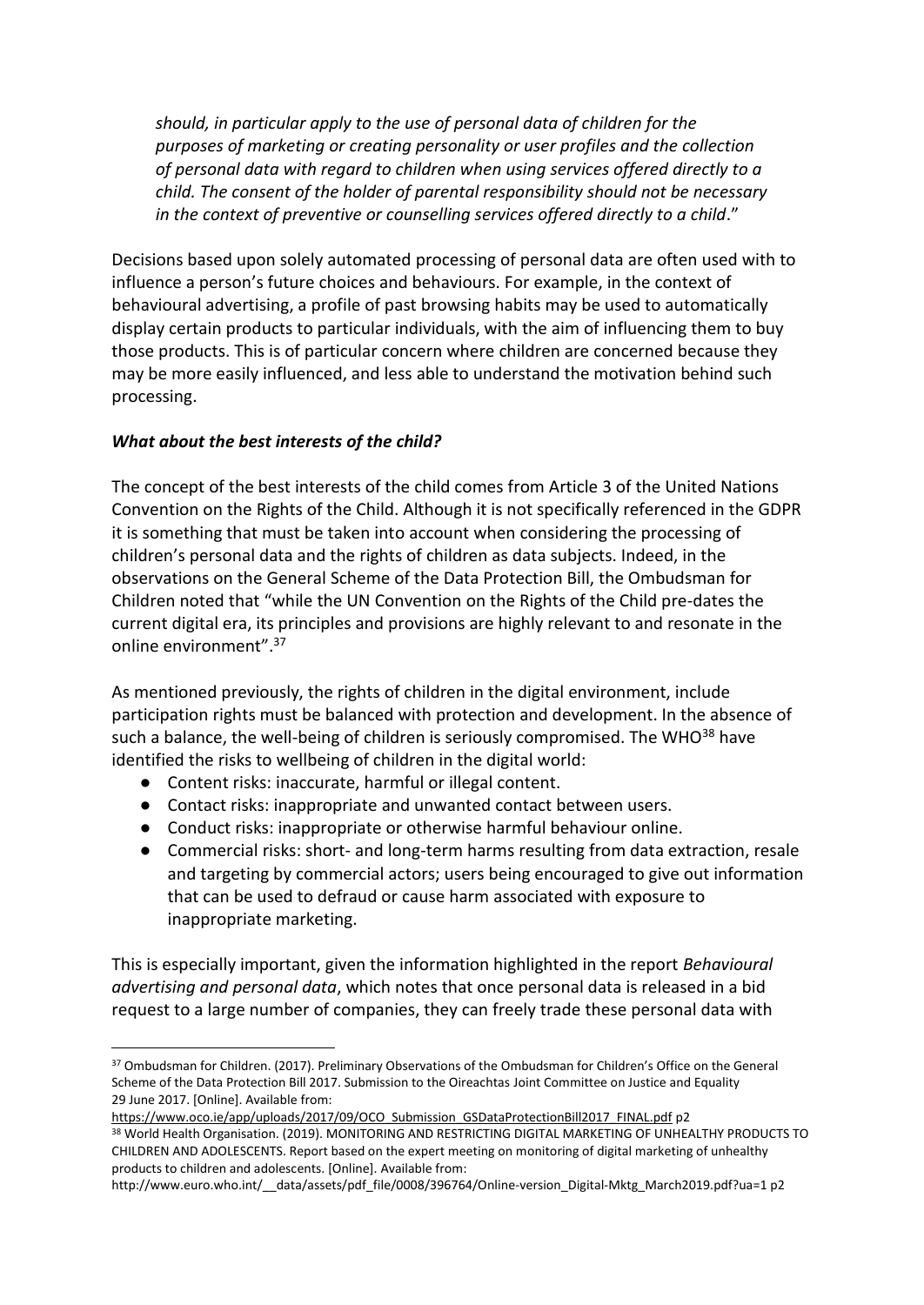business partners, however they wish. This is particularly grievous for children's personal data since the data concerned is very likely to be "special categories" of personal data.<sup>39</sup>

## *What does it say?*

The GDPR aims at regulating the processing of personal data – creating parameters around its acquisition, use, storage and sharing. Profiling is an internal activity of many social media companies, where it uses personal data, incidentally collected, and creates a virtual identity of the user and uses that information for commercial gain by, for example, creating targeted ads. This technology is evolving all the time as is the detail of profiling – face recognition etc.

Article 22 of the GDPR governs automated decision-making and profiling and states that "the data subject shall have the right not to be subject to a decision based solely on automated processing, including profiling, which produces legal effects concerning him or her or similarly significantly affects him or her". It differentiates processing from profiling and creates a legal regime around profiling and automated decision-making. It does not exclude children, however the interpretive tools of the GDPR, specifically Recital 71, views that where there is marketing aimed at children this should be prohibited as children are a vulnerable category (as recognised by GDPR, Recital 22).

Where children are concerned Recital 71 states in particular that children should not be subject to profiling that results in legal or similar significant effects (for example, influencing the child's choices and behaviours in a potentially significant and harmful way). Although this wording is not reflected in the Articles of the GDPR itself, it does give a clear indication that such processing of children's personal data should not be the norm.

The Working Party 29 Opinion 02/2013 on apps on smart devices (WP202), adopted on 27 February 2013, under the specific section 3.10 on Children, specifies at page 26 that "data controllers should not process children's data for behavioural advertising purposes, neither directly nor indirectly, since this will be outside of the scope of the child's understanding and therefore exceed the boundaries of lawful processing".<sup>40</sup> The Working Party 29 bases this express protection for children on their view reflected in Recital 38.

Profiling endorses the online commercialisation of children, with no oversight. It is one of the most powerful tools used by tech corporations to collect and sell personal data, which is then used to create powerful personal ads that are uniquely targeted to children in the image of their personal digital footprint.

## *Is marketing a 'legitimate interest'?*

 $\overline{a}$ 

Personal data can only be processed to the extent that there is a 'legitimate interest' justifying the processing (Art. 6 GDPR). Therefore, it is noted that when processing is necessary to provide a service, providers can rely on the ground 'necessity for the

<sup>39</sup> Ryan, J. (2018). *Behavioural advertising and personal data.* [Online]. Available from: [https://brave.com/Behavioural](https://brave.com/Behavioural-advertising-and-personal-data.pdf)[advertising-and-personal-data.pdf](https://brave.com/Behavioural-advertising-and-personal-data.pdf) p6

<sup>40</sup> [http://ec.europa.eu/newsroom/article29/document.cfm?doc\\_id=49826](http://ec.europa.eu/newsroom/article29/document.cfm?doc_id=49826) (footnote at page 29)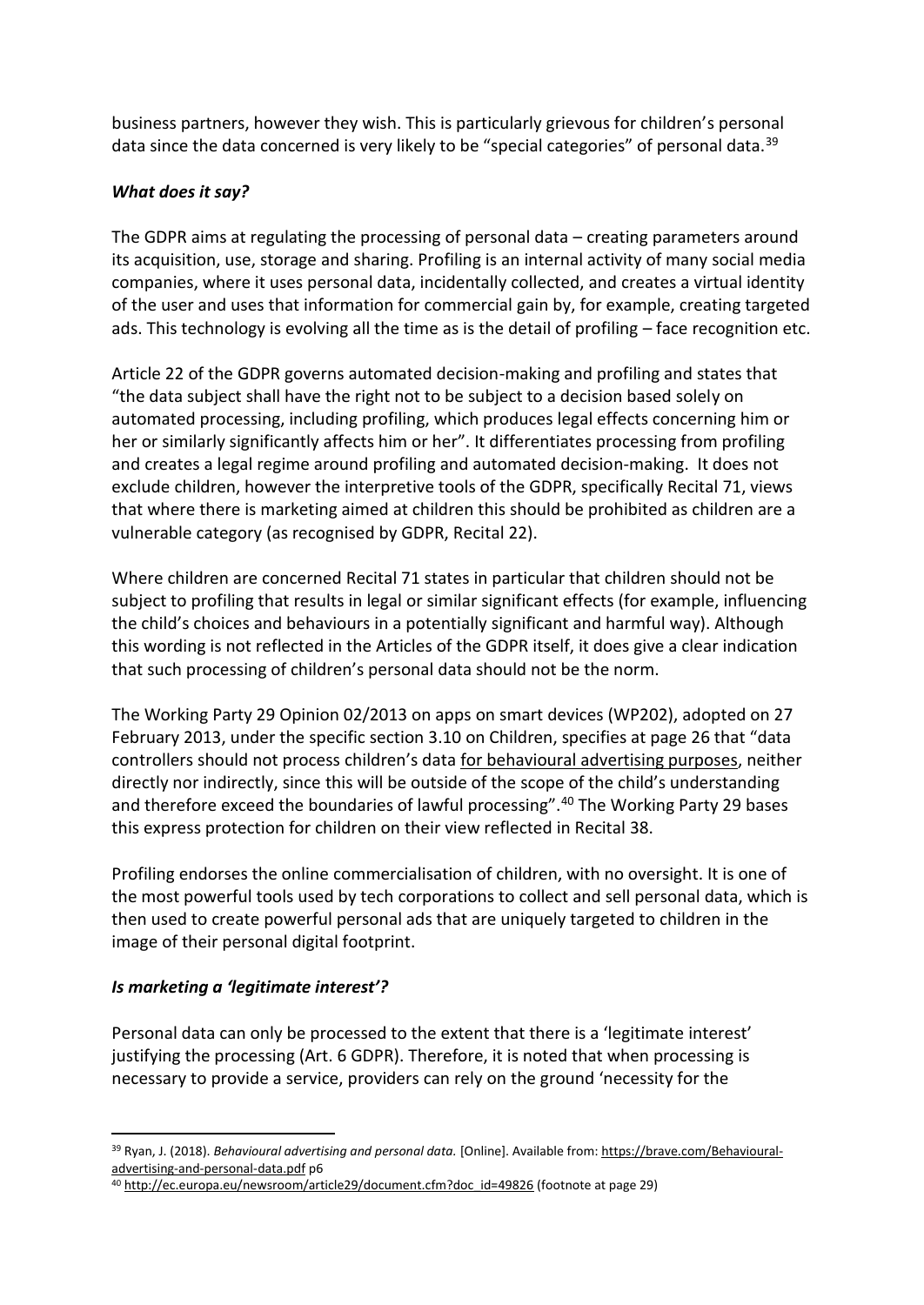performance of a contract'.<sup>41</sup> While 'legitimate interest' is one of the six legal bases for processing personal data, the text of Article 6(f) GDPR goes on to state that the legitimate interest of the data controller may be "overridden by the interests or fundamental rights and freedoms of the data subject which require protection of personal data, in particular where the data subject is a child." Similarly, it can be argued that processing personal data for online behavioural advertising purposes can be seen to go beyond the 'mere provision of the service' (e.g. provision of the platform).

From a children's rights perspective, a number of issues are highlighted with respect to the rules on the profiling of children namely that, notwithstanding the contents of recital 38, it is still feasible for companies to build profiles of children as long as they comply with GDPR principles and if no solely automated decisions are made that have legal or other significant effects for children. This then could be perceived as violating children's right to privacy, as well as their right to development.<sup>42</sup>

While Recital 47 GDPR does explicitly state that "the processing of personal data for direct marketing purposes may be regarded as carried out for a legitimate interest" and therefore allows a legitimation ground other than the consent of the data subject, the onus is still on the data controller to balance its legitimate interest with the interests or fundamental rights and freedoms of the data subject. Part of this consideration therefore entails scrutiny of the reasonable expectations of data subjects based on their relationship with the controller. This is especially important for children.

In a previous opinion on Online Behavioural Advertising, the Article 29 Working Party noted that "taking into account the vulnerability of children, the Article 29 Working Party is of the view that ad network providers should not offer interest categories intended to serve behavioural advertising or influence children"<sup>43</sup>. This opinion was reiterated in a later opinion on apps on smart devices, where the Article 29 Working Group said that "children have little or no understanding of and knowledge about the extent and sensitivity of the data to which apps may gain access, or the extent of data sharing with third parties for advertising purposes."<sup>44</sup> Evidently the Working Party perceive that the processing of children's personal data requires extra care and, as such, this should be a fundamental facet of the interpretation and implementation of the GDPR.

Furthermore, in a complaint to the Data Protection Commissioner<sup>45</sup>, the issue of behavioural advertising and the use of digital identifiers highlighted a broader concern

 $\overline{a}$ 41 Lambrecht, I., Verdoodt, V. and Bellon, J. (2018). *Platforms and commercial communications aimed at children: a playground under legislative reform?*, International Review of Law, Computers & Technology, 32:1, 58-79 [Online]. Available from[: https://doi.org/10.1080/13600869.2018.1443378](https://doi.org/10.1080/13600869.2018.1443378)

<sup>42</sup> Lievens, E., & Verdoodt, V. (2018). Looking for needles in a haystack: Key issues affecting children's rights in the General Data Protection Regulation. *Computer Law & Security Review: The International Journal of Technology Law and Practice*, *34*(2), 269–278. [Online] Available from[: https://doi.org/10.1016/j.clsr.2017.09.007](https://doi.org/10.1016/j.clsr.2017.09.007)

<sup>43</sup> ARTICLE 29 DATA PROTECTION WORKING PARTY. (2010). *Opinion 2/2010 on online behavioural advertising.*  00909/10/EN WP 171. Adopted on 22 June 2010. [Online] Available from[: https://ec.europa.eu/justice/article-](https://ec.europa.eu/justice/article-29/documentation/opinion-recommendation/files/2010/wp171_en.pdf)[29/documentation/opinion-recommendation/files/2010/wp171\\_en.pdf](https://ec.europa.eu/justice/article-29/documentation/opinion-recommendation/files/2010/wp171_en.pdf) p17

<sup>44</sup> ARTICLE 29 DATA PROTECTION WORKING PARTY. (2013). Opinion 02/2013 on apps on smart devices.00461/13/EN WP 202. Adopted on 27 February 2013. [Online]. Available from[: https://ec.europa.eu/justice/article-](https://ec.europa.eu/justice/article-29/documentation/opinion-recommendation/files/2013/wp202_en.pdf)[29/documentation/opinion-recommendation/files/2013/wp202\\_en.pdf](https://ec.europa.eu/justice/article-29/documentation/opinion-recommendation/files/2013/wp202_en.pdf) p26

<sup>45</sup> Irvine Natas Solicitors. (2018). *Grounds of Complaint to the Data Protection Commissioner. [*Online]. Available from: <https://brave.com/DPC-Complaint-Grounds-12-Sept-2018-RAN2018091217315865.pdf> p13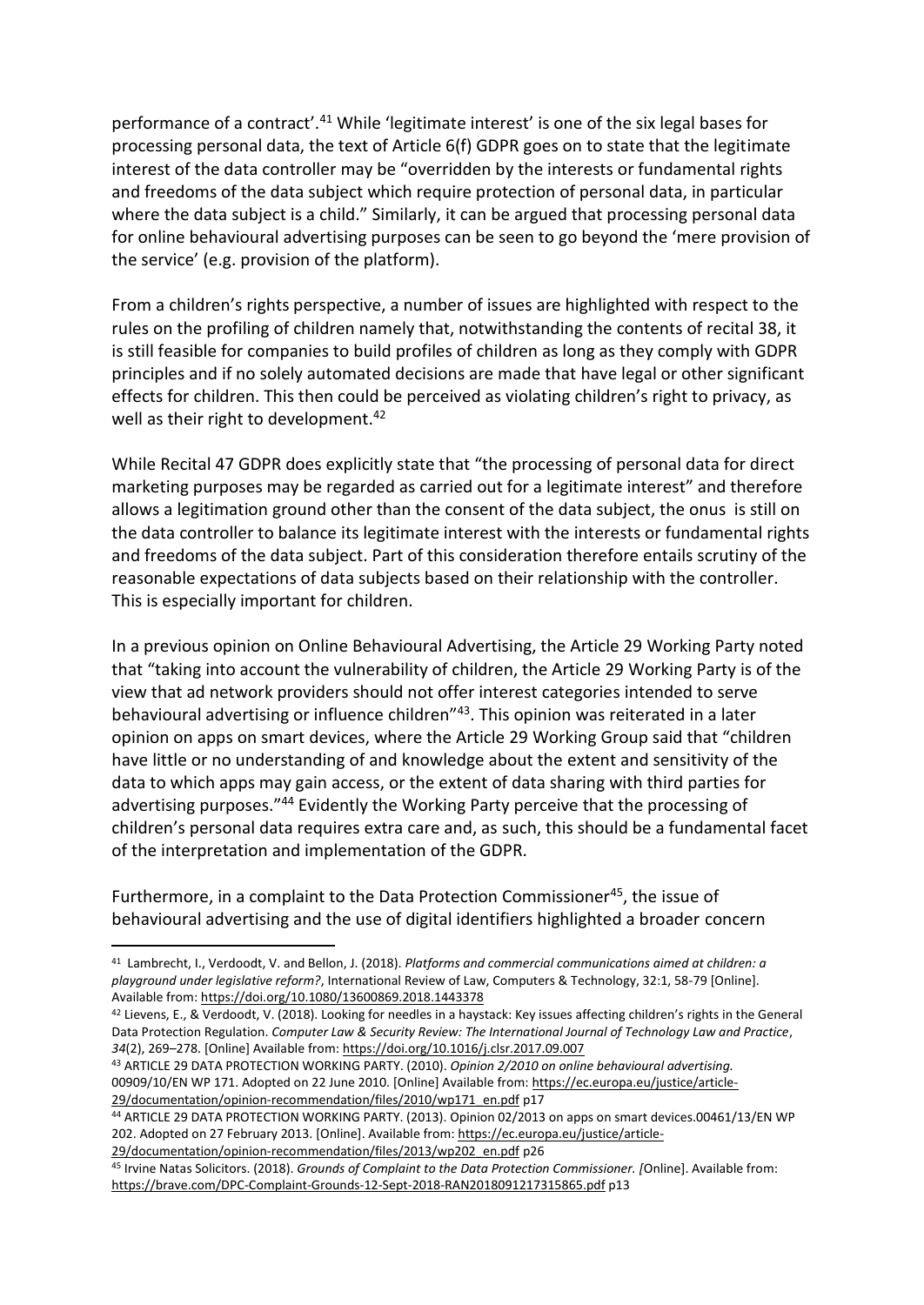relating to the overarching principle of fairness in the GDPR, of relevance for this consultation:

"controllers have easy access to identifiers to single individuals out, whereas those same individuals have no real ability to use or control those identifiers. This creates concerns, in particular, under Article 25 GDPR, data protection by design and by default, which imposes a positive obligation on data controllers to build data protection provisions, such as access or objection, into their processing activities and systems."

While some may argue that not every choice a child makes in response to data processing has a 'similarly significant' effect on them, the fact remains that children are more easily influenced, and less able to understand the motivation behind such processing. They may not be able to distinguish advertisements. In the context of the *Who's Feeding the Kids Online?* research from the Irish Heart Foundation, it is clear that solely automated processing of a child's personal data that influences a child to make poor food choices, to the detriment of their health, is equivalent in a way that is 'similarly significant' to a legal effect. Indeed, the Irish Heart Foundation notes the comments of the Article 29 Working Party in its opinion on Apps on Smart Devices<sup>46</sup> that "specifically, data controllers should not process children's data for behavioural advertising purposes, neither directly nor indirectly, as this will be outside the scope of a child's understanding and therefore exceed the boundaries of lawful processing."

Closely related to this then are the findings of the House of Commons Digital, Culture, Media and Sport Committee final report on disinformation and fake news, which highlighted the malicious nature of micro-targeted political adverts. Of relevance for this consultation was the finding that "there is considerable obfuscation concerning the auditing of its adverts, which provide Facebook with its ever-increasing revenue. To make informed judgments about the adverts presented to them on Facebook, users need to see the source and purpose behind the content."<sup>47</sup> Equally relevant for advertising and marketing to children, the ability of social media platforms to target content to children, and in private, without any scrutiny or detail of the techniques is deeply problematic and concerning for children's privacy rights and, importantly, their health into the future.

It is clear that the drafters of the regulations anticipated the need for explicit protections for children. Therefore, action should be taken (legislatively and statutorily) to ensure that the personal data of children is not collected, retained or used for marketing or commercial purposes by data controllers. Where it is argued that there is a legitimate interest to process the data, the onus must fall to the data controllers to ensure that the interests and rights and freedoms of children is not undermined.

## **Conclusion**

<sup>46</sup> ARTICLE 29 DATA PROTECTION WORKING PARTY. (2013). Opinion 02/2013 on apps on smart devices.00461/13/EN WP 202. Adopted on 27 February 2013. [Online]. Available from: [https://ec.europa.eu/justice/article-](https://ec.europa.eu/justice/article-29/documentation/opinion-recommendation/files/2013/wp202_en.pdf)[29/documentation/opinion-recommendation/files/2013/wp202\\_en.pdf](https://ec.europa.eu/justice/article-29/documentation/opinion-recommendation/files/2013/wp202_en.pdf) p26

<sup>47</sup> House of Commons Digital, Culture, Media and Sport Committee. (2018). *Disinformation and 'fake news': Final Report*  Eighth Report of Session 2017–19*.* HC 1791. 18 February 2019. [Online]. Available from: <https://publications.parliament.uk/pa/cm201719/cmselect/cmcumeds/1791/1791.pdf> p85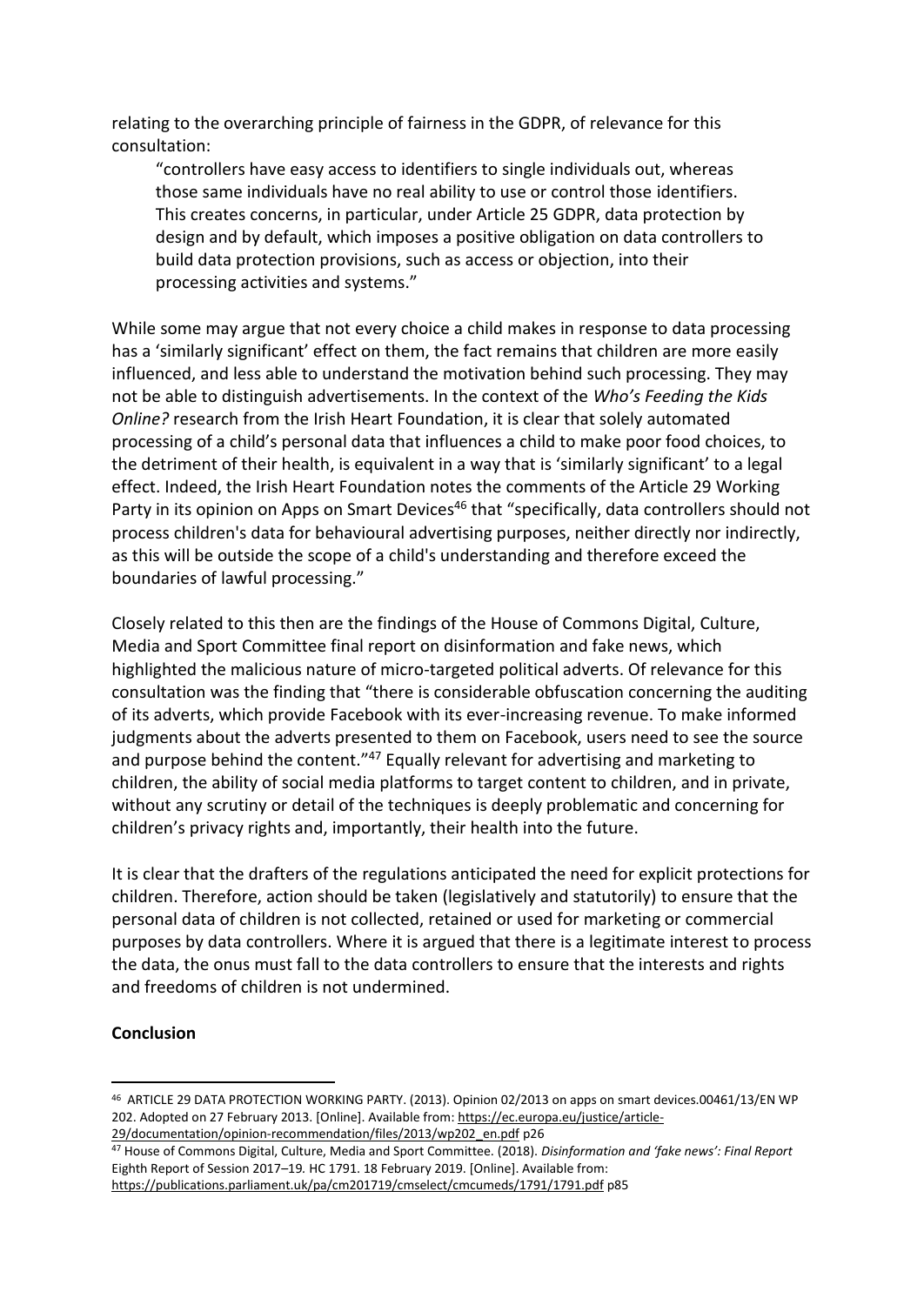Concerns about the processing of children's personal data should include their exposure to inappropriate content and the commercialisation of childhood. Children need special protection as their cognitive abilities are still developing and are less likely to understand how their data is being used nor recognise how this then translates into marketing communications that are being targeted at them.

Whereas traditionally, children had been reached by advertisers during specifically allocated time-slots between children's programmes or family programming on television, online platform services now provide advertisers and companies with more opportunities, and indeed more insidious chances, to reach children directly.

Despite the promising opinions related to children from the Article 29 Working Party, as well as those rights observed in the Recitals to the GDPR, in reality, only their proper and effective implementation will empower and protect children.

The Irish Heart Foundation supports academic literature in the area of processing of children's data which has called for more realistic possibilities to affect digital data collection practises that means shifting the responsibility from parents to data controllers i.e. prohibiting undesirable data collection practises through restrictions on the activities of data controllers.<sup>48</sup>

**For more Information Contact:**

<sup>48</sup> Macenaite, M., & Kosta, E. (2017). Consent for processing children's personal data in the EU: following in US footsteps? *Information & Communications Technology Law*, *26*(2), 146–197. [Online]. Available from: <https://doi.org/10.1080/13600834.2017.1321096>